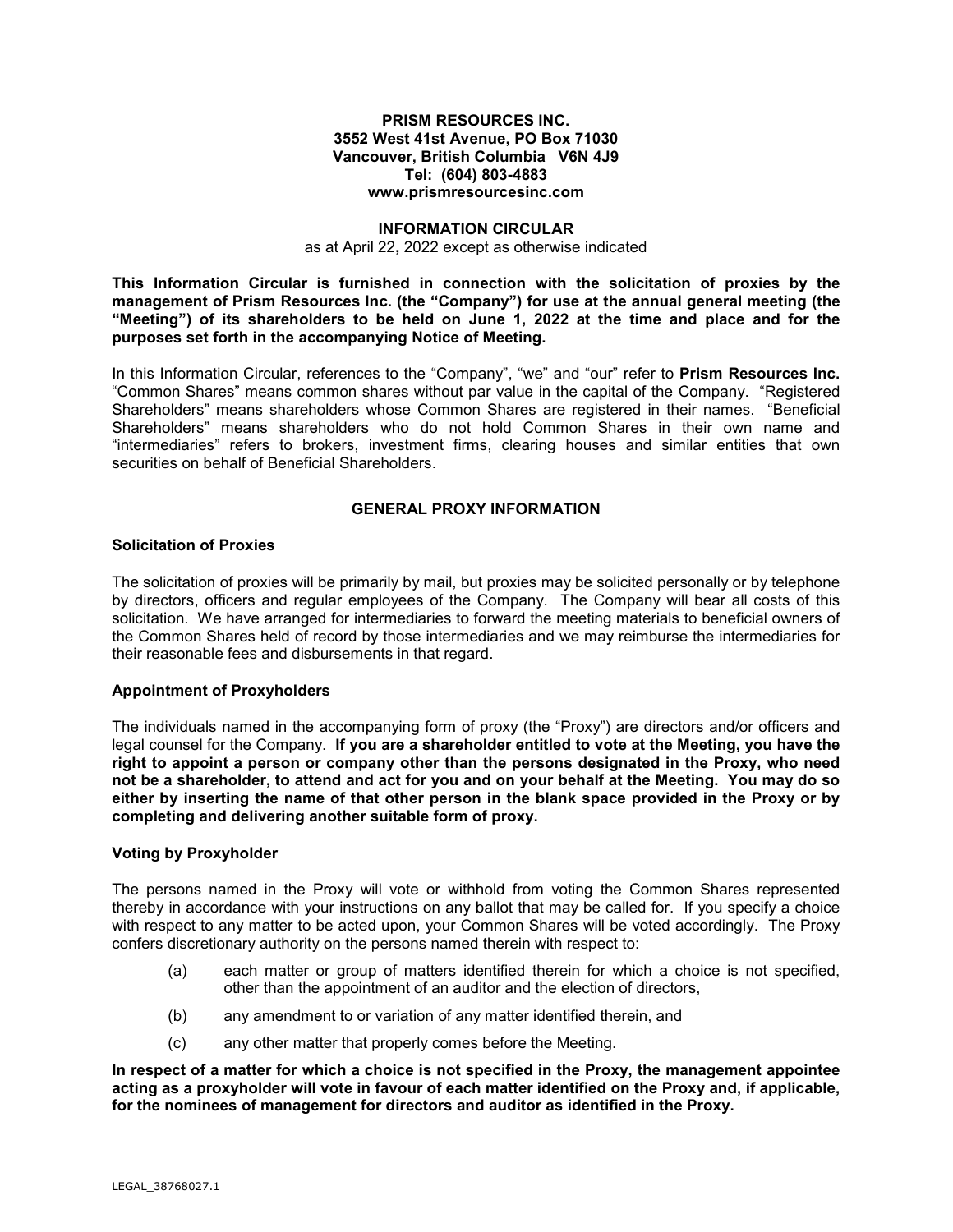## **Registered Shareholders**

Registered Shareholders may wish to vote by proxy whether or not they are able to attend the Meeting in person. Registered Shareholders electing to submit a proxy may choose one of the following methods to do so:

- (a) complete, date and sign the enclosed form of proxy and return it to the Company's transfer agent, Computershare Trust Company of Canada ("Computershare"), by fax within North America at 1-866-249-7775, outside North America at (416) 263-9524, or by mail to the 8th Floor, 100 University Avenue, Toronto, Ontario, M5J 2Y1 or by hand delivery at 3rd Floor, 510 Burrard Street, Vancouver, British Columbia, V6C 3B9; or
- (b) use a touch-tone phone to transmit voting choices to a toll free number given in the proxy. Registered shareholders who choose this option must follow the instructions of the voice response system and refer to the enclosed proxy form for the toll free number and the holder's 15-digit control number; or
- (c) via the internet at Computershare's website, [www.investorvote.com.](http://www.investorvote.com/) Registered Shareholders must follow the instructions provided on the website and refer to the enclosed proxy form for the holder's 15-digit control number.

Registered Shareholders must ensure that the proxy is received at least 48 hours (excluding Saturdays, Sundays and statutory holidays) before the Meeting, or the adjournment thereof, at which the proxy is to be used.

## **Beneficial Shareholders**

**The following information is of significant importance to shareholders who do not hold Common Shares in their own name.** Beneficial Shareholders should note that the only proxies that can be recognized and acted upon at the Meeting are those deposited by registered shareholders (those whose names appear on the records of the Company as the registered holders of Common Shares) or as set out in the following disclosure.

If Common Shares are listed in an account statement provided to a shareholder by a broker, then in almost all cases those Common Shares will not be registered in the shareholder's name on the records of the Company. Such Common Shares will more likely be registered under the names of intermediaries. In Canada the vast majority of such Common Shares are registered under the name of CDS & Co. (the registration name for The Canadian Depository for Securities Limited, which acts as nominee for many Canadian brokerage firms), and in the United States, under the name of Cede & Co. as nominee for The Depository Trust Company (which acts as depositary for many U.S. brokerage firms and custodian banks).

Intermediaries are required to seek voting instructions from Beneficial Shareholders in advance of meetings of shareholders. Every intermediary has its own mailing process and provides its own return instructions to clients.

There are two kinds of Beneficial Shareholders: Objecting Beneficial Owners ("OBOs") object to their name being made known to the issuers of securities which they own; and Non-Objecting Beneficial Owners ("NOBOs") who do not object to the issuers of the securities they own knowing who they are.

For this Meeting, Broadridge Financial Solutions, Inc. ("**Broadridge**") will mail the Meeting proxy materials to the Beneficial Shareholders. This year the Company will not be taking advantage of the provisions of National Instrument 54-101 – *Communication with Beneficial Owners of Securities of a Reporting Issuer* that permit the Company to deliver proxy-related materials directly to its NOBOs and OBOs. As a result, Beneficial Shareholders will receive a Voting Instruction Form ("**VIF**") from Broadridge, which VIF should be completed by the Beneficial Shareholder and returned to Broadridge in the envelope provided or by a delivery option described on the VIF itself, which contains complete instructions. Broadridge will tabulate the results of the VIFs received from Beneficial Shareholders and will provide appropriate instructions at the Meeting with respect to the Common Shares represented by the VIFs Broadridge receives.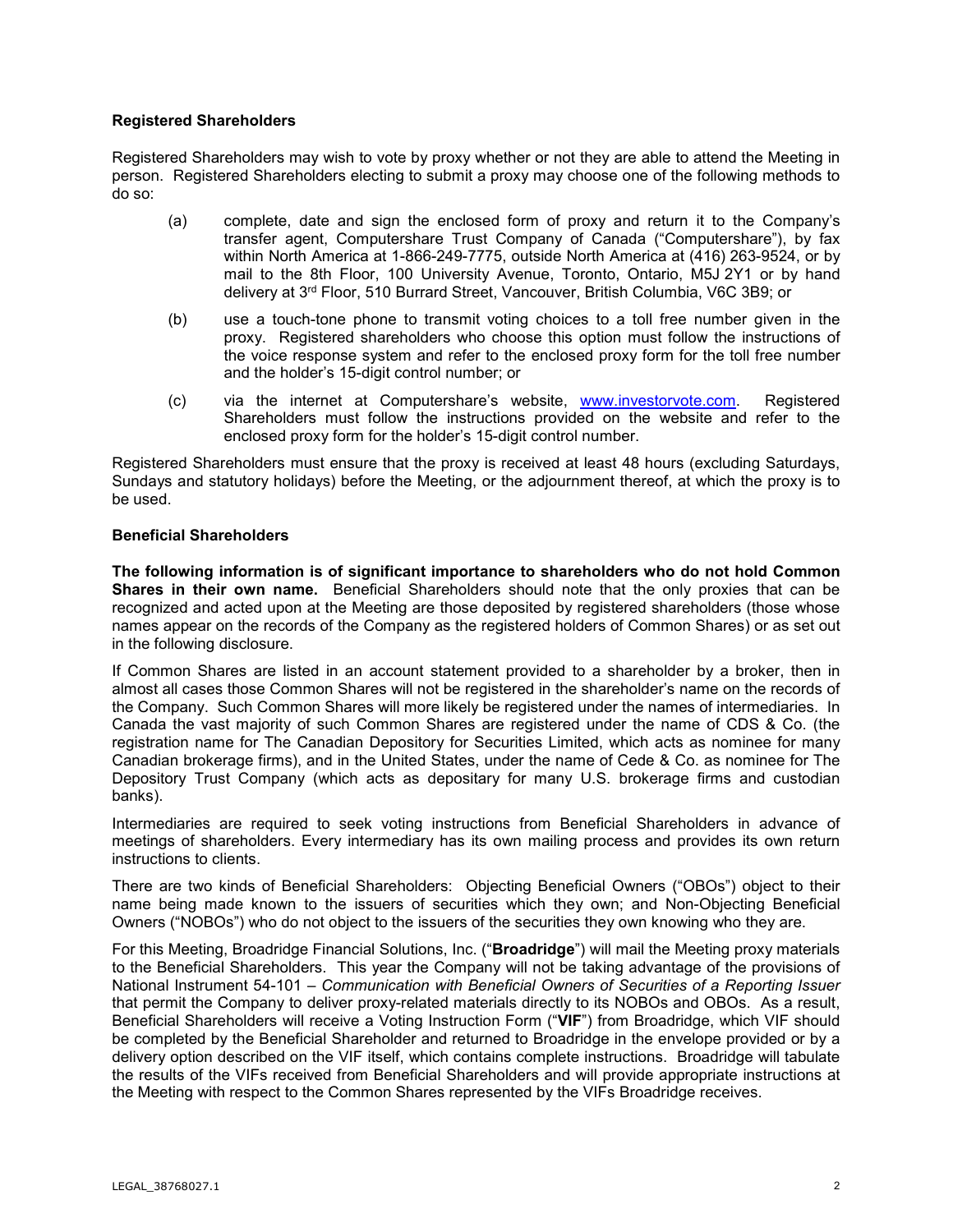These securityholder materials are being sent to both registered and non-registered (beneficial) owners of the securities of the Company. If you are a beneficial owner, and the Company or its agent sent these materials to you directly, your name, address and information about your holdings of securities were obtained in accordance with applicable securities regulatory requirements by the intermediary holding securities on your behalf.

The proxy form supplied to you by your broker will be similar to the proxy provided to registered shareholders by the Company. However, its purpose is limited to instructing the intermediary on how to vote your Common Shares on your behalf. Most brokers delegate responsibility for obtaining instructions from clients to Broadridge Financial Solutions, Inc. ("Broadridge") in Canada and in the United States. Broadridge mails a Voting Instruction Form ("VIF") in lieu of the proxy provided by the Company. The VIF will name the same persons as are named on the Company's form of Proxy to represent your Common Shares at the Meeting. You have the right to appoint a person (who need not be a Beneficial Shareholder of the Company), who is different from any of the persons designated in the VIF, to represent your Common Shares at the Meeting, and that person may be you. To exercise this right, insert the name of the desired representative, which may be you, in the blank space provided in the VIF. The completed VIF must then be returned to Broadridge in accordance with Broadridge's instructions. Broadridge will then tabulate the results of all instructions received and provide appropriate instructions respecting the voting of Common Shares to be represented at the Meeting and the appointment of any shareholder's representative. **If you receive a VIF from Broadridge, the VIF must be completed and returned to Broadridge, in accordance with its instructions, well in advance of the Meeting in order to have your Common Shares voted or to have an alternate representative duly appointed to attend the Meeting to vote your Common Shares.**

## **Revocation of Proxies**

In addition to revocation in any other manner permitted by law, a registered shareholder who has given a proxy may revoke it by:

- (a) executing a proxy bearing a later date or by executing a valid notice of revocation, either of the foregoing to be executed by the registered shareholder or the registered shareholder's authorized attorney in writing, or, if the shareholder is a corporation, under its corporate seal by an officer or attorney duly authorized, and by delivering the proxy bearing a later date to Computershare, or at the address of the registered office of the Company at 1500 Royal Centre, 1055 West Georgia Street, P.O. Box 11117, Vancouver, British Columbia, V6E 4N7, at any time up to and including the last business day that precedes the day of the Meeting or, if the Meeting is adjourned, the last business day that precedes any reconvening thereof, or to the chairman of the Meeting on the day of the Meeting or any reconvening thereof, or in any other manner provided by law, or
- (b) personally attending the Meeting and voting the registered shareholder's Common Shares.

A revocation of a proxy will not affect a matter on which a vote is taken before the revocation.

## **Notice to Shareholders in the United States**

The solicitation of proxies involves securities of a company located in Canada and is being effected in accordance with the corporate laws of the Province of British Columbia, Canada and securities laws of the provinces of Canada. The proxy solicitation rules under the United States *Securities Exchange Act of 1934*, as amended, are not applicable to the Company or this solicitation, and this solicitation has been prepared in accordance with the disclosure requirements of the securities laws of the provinces of Canada. Shareholders should be aware that disclosure requirements under the securities laws of the provinces of Canada differ from the disclosure requirements under United States securities laws.

The enforcement by Shareholders of civil liabilities under United States federal securities laws may be affected adversely by the fact that the Company is incorporated under the British Columbia *Business Corporations Act* (the "BCA"), as amended, certain of its directors and its executive officers are residents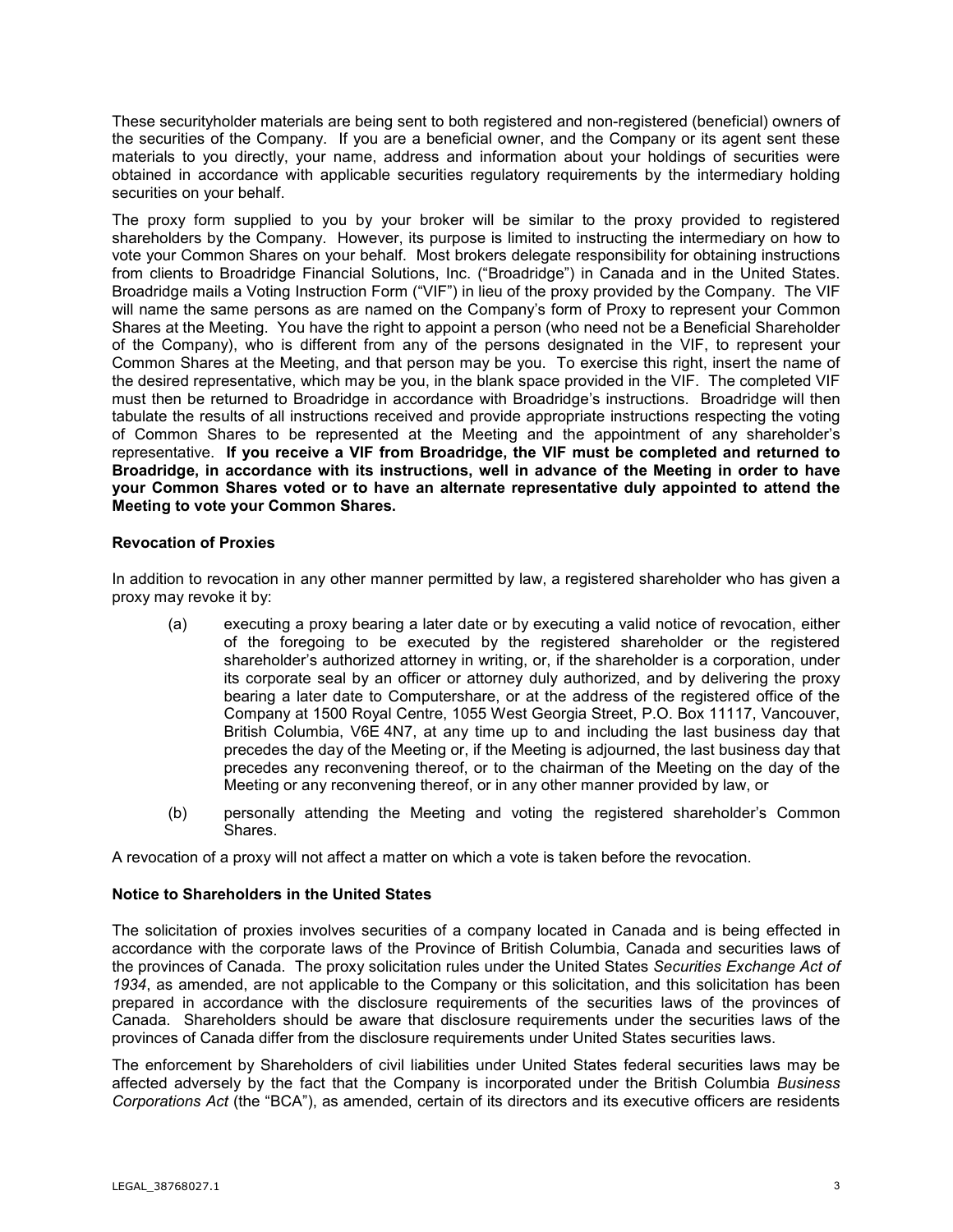of Canada and a substantial portion of its assets and the assets of such persons are located outside the United States. Shareholders may not be able to sue a foreign company or its officers or directors in a foreign court for violations of United States federal securities laws. It may be difficult to compel a foreign company and its officers and directors to subject themselves to a judgment by a United States court.

## **FINANCIAL STATEMENTS**

The audited consolidated financial statements of the Company for the years ended December 31, 2021 and 2020, together with the auditor's report thereon and related management discussion and analysis ("MD&A") (the "Financial Statements"), which have been filed under the Company's profile on SEDAR at [https://www.sedar.com](https://www.sedar.com/) will be tabled at the Meeting.

## **INTEREST OF CERTAIN PERSONS OR COMPANIES IN MATTERS TO BE ACTED UPON**

No director or executive officer of the Company, or any person who has held such a position since the beginning of the last completed financial year of the Company, nor any nominee for election as a director of the Company, nor any associate or affiliate of the foregoing persons, has any substantial or material interest, direct or indirect, by way of beneficial ownership of securities or otherwise, in any matter to be acted on at the Meeting other than the election of directors, the appointment of the auditor and as may be set out herein.

## **VOTING SECURITIES AND PRINCIPAL HOLDERS OF VOTING SECURITIES**

The board of directors (the "Board") of the Company has fixed April 22, 2022 as the record date (the "Record Date") for determination of persons entitled to receive notice of the Meeting. Only shareholders of record at the close of business on the Record Date who either attend the Meeting personally or complete, sign and deliver a form of proxy in the manner and subject to the provisions described above will be entitled to vote or to have their Common Shares voted at the Meeting.

The authorized capital of the Company consists of an Unlimited Number of Common Shares without par value without Special Rights or Restrictions attached thereto. As of April 22, 2022, there were 51,945,393 Common Shares issued and outstanding, each carrying the right to one vote. No group of shareholders has the right to elect a specified number of directors, nor are there cumulative or similar voting rights attached to the Common Shares.

The Common Shares of the Company were listed for trading on NEX until July 27, 2016 when the Common Shares commenced trading on the TSX Venture Exchange ("**TSXV**").

To the knowledge of the directors and executive officers of the Company, the only person or corporation that beneficially owns, directly or indirectly, or exercises control or direction over, Common Shares carrying more than 10% of the voting rights attached to all outstanding Common Shares of the Company at April 22, 2022 is:

| <b>Shareholder Name</b>    | Number of Common Shares Held | Percentage of Issued Common Shares |
|----------------------------|------------------------------|------------------------------------|
| Trevali Mining Corporation | 5.750.000                    | 11.07%                             |

The following documents filed with the securities commissions or similar regulatory authority in each of the Provinces of British Columbia, Alberta and Ontario at [www.sedar.com](http://www.sedar.com/) are specifically incorporated by reference into, and form an integral part of, this Circular:

- The audited consolidated financial statements of the Company for the financial years ended December 31, 2021 and 2020, the auditor's report thereon and the related management's discussion and analysis as filed on SEDAR on April 5, 2022.
- The Audit Committee Charter, a copy of which is attached as Schedule "A" to the Information Circular dated May 2, 2006 and filed on SEDAR on May 3, 2006.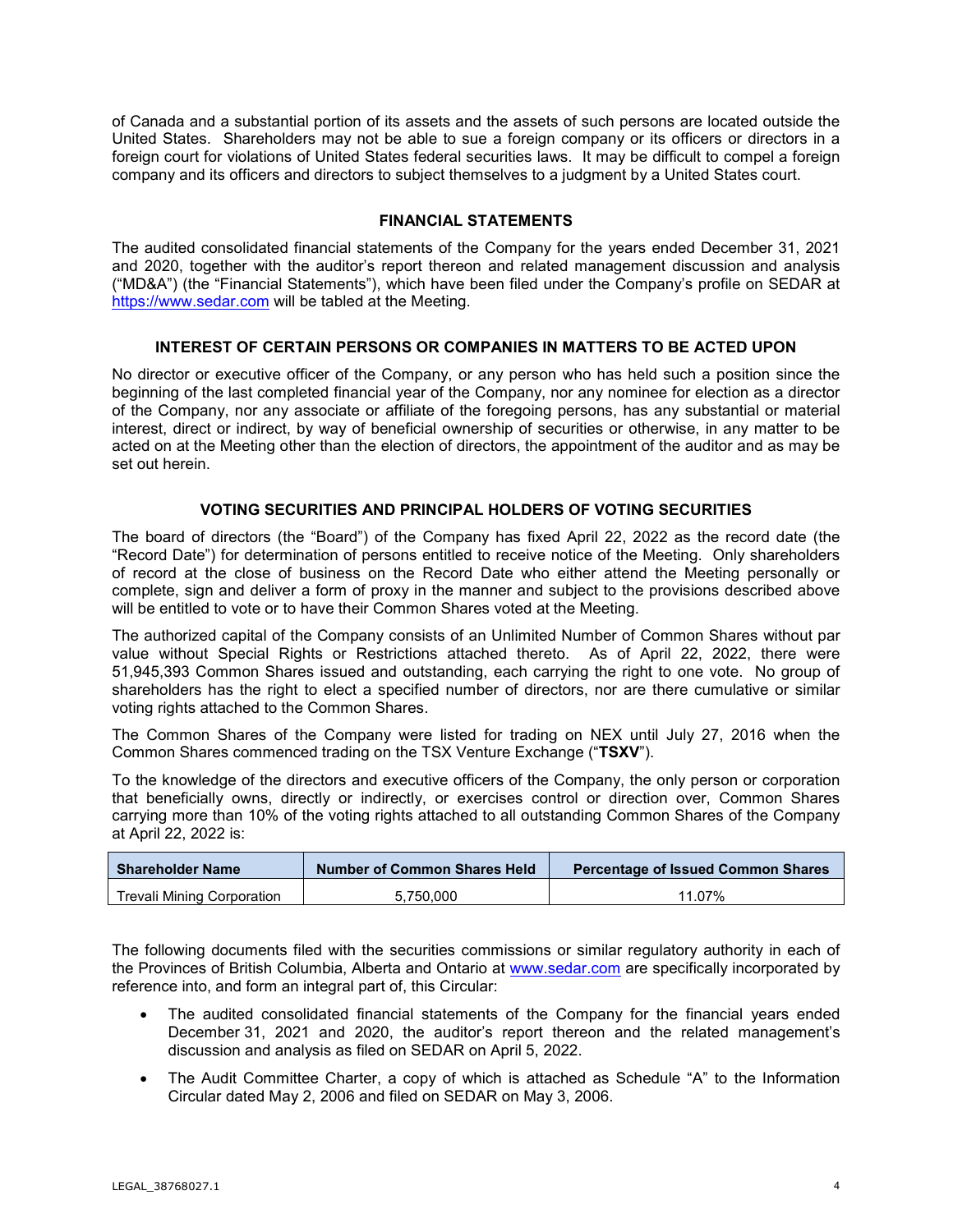Copies of documents incorporated herein by reference also may be obtained by any Shareholder upon request without charge from the Company's Corporate Secretary at 3552 West 41st Avenue, PO Box 71030, Vancouver, BC, V6N 4J9, Tel: (604) 803-4883, or Toll Free: 1-800-863-8655.

# **VOTES NECESSARY TO PASS RESOLUTIONS**

A simple majority of affirmative votes cast at the Meeting is required to pass the resolutions described herein.

If there are more nominees for election as director or appointment of the Company's auditor than there are vacancies to fill, those nominees receiving the greatest number of votes will be elected or appointed, as the case may be, until all such vacancies have been filled. If the number of nominees for election or appointment is equal to the number of vacancies to be filled, all such nominees will be declared elected or appointed by acclamation.

## **ELECTION OF DIRECTORS**

The Board has set the number of directors to be elected at the Meeting at four directors. The persons set forth in the following table will be nominated by management of the Company for election as director at the Meeting, to hold office as directors of the Company for the ensuing year.

The term of office of each of the current directors will end at the conclusion of the Meeting. Unless a director's office is vacated earlier in accordance with the provisions of the BCA, each director elected will hold office until the conclusion of the next annual general meeting of the Company, or if no director is then elected, until a successor is elected.

#### *Advance Notice Provision*

Pursuant to the Advance Notice Provisions contained in the Articles of the Company, the Board has determined that notice of nominations of persons for election to the Board at the Meeting must be made following the requirements of such Advance Notice Provisions. At the date of this Information Circular, the Company has not received notice of a nomination in compliance with the Articles and, subject to the receipt of any such nomination, any nominations other than nominations by or at the direction of the Board or an authorized officer of the Company will be disregarded at the Meeting.

## **Nominees for Director**

The following table sets out the names of management's four nominees for election as director, all major offices and positions with the Company and any of its significant affiliates each now holds, each nominee's principal occupation, business or employment, the period of time during which each has been a director of the Company and the number of Common Shares of the Company beneficially owned by each, directly or indirectly, or over which each exercised control or direction, at April 22, 2022.

| Name of Nominee,<br><b>Current Position with the</b><br><b>Company and Province</b><br>and Country of<br><b>Residence</b> | <b>Period as a Director</b><br>of the Company | <b>Present Principal</b><br><b>Occupation, Business or</b><br><b>Employment for the past</b><br>five years                                                              | Common<br><b>Shares</b><br><b>Beneficially</b><br><b>Owned or</b><br>Controlled <sup>(1)</sup> |
|---------------------------------------------------------------------------------------------------------------------------|-----------------------------------------------|-------------------------------------------------------------------------------------------------------------------------------------------------------------------------|------------------------------------------------------------------------------------------------|
| Brian Kerzner (4)(5)<br>Director, Interim President<br>and CEO<br>British Columbia, Canada                                | Since May 25, 2012                            | Retail and real estate<br>entrepreneur (1987 to<br>present); Founder and<br>President of Rocky<br><b>Mountain Chocolate</b><br>Factory Canada Inc. (1987<br>to present) | $3,450,000^{(6)}$                                                                              |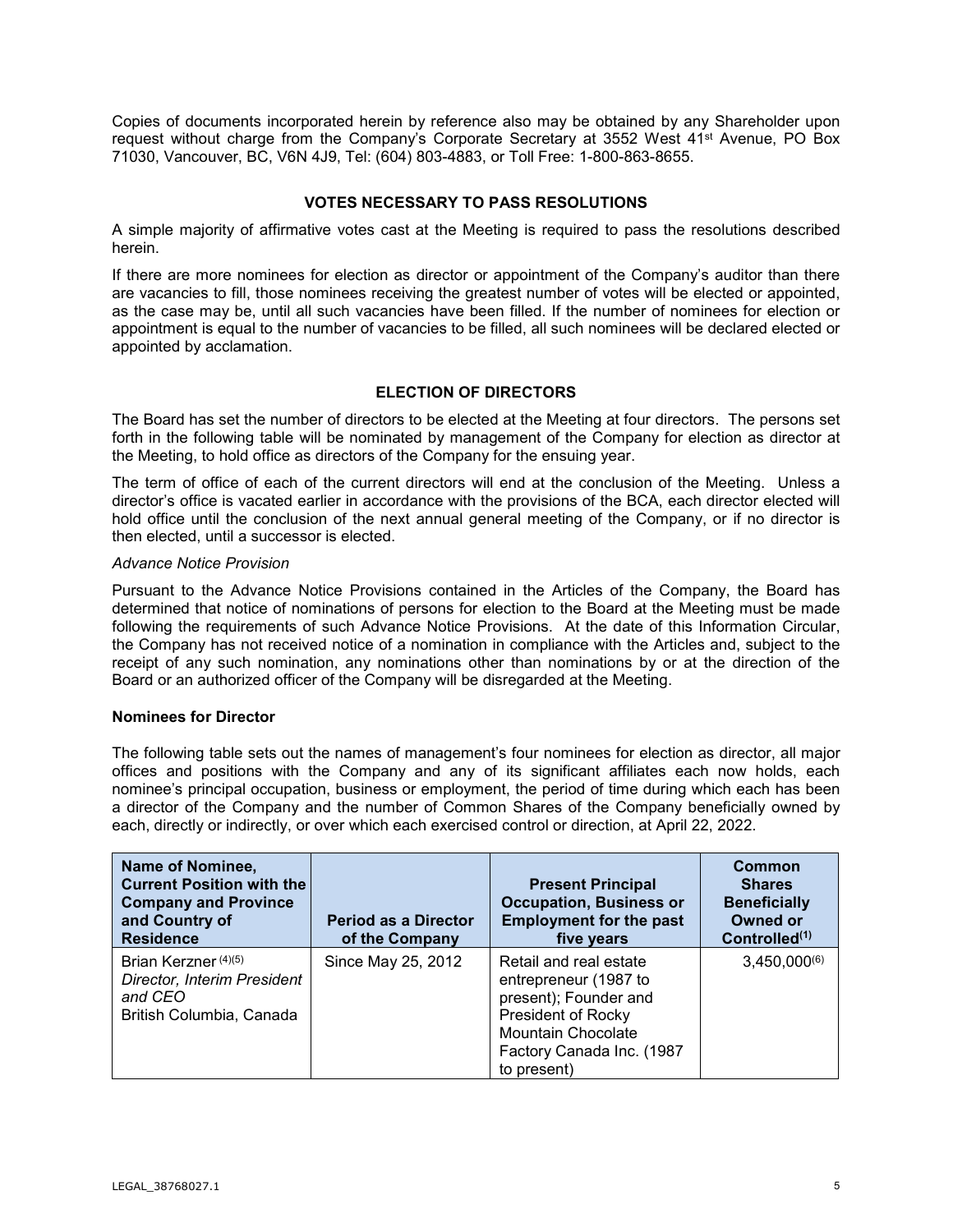| Name of Nominee,<br><b>Current Position with the</b><br><b>Company and Province</b><br>and Country of<br><b>Residence</b>             | <b>Period as a Director</b><br>of the Company | <b>Present Principal</b><br><b>Occupation, Business or</b><br><b>Employment for the past</b><br>five years                                                             | Common<br><b>Shares</b><br><b>Beneficially</b><br><b>Owned or</b><br>Controlled <sup>(1)</sup> |
|---------------------------------------------------------------------------------------------------------------------------------------|-----------------------------------------------|------------------------------------------------------------------------------------------------------------------------------------------------------------------------|------------------------------------------------------------------------------------------------|
| <b>Timothy Charles</b><br>$Mody^{(2)(3)(5)}$<br>Director<br>Bristol, United Kingdom                                                   | Since January 14, 2016                        | President and CEO Pan<br>Global Resources Inc.<br>(April 2017 to present)<br>Vice President and<br>Director for Business<br>Development of Rio Tinto<br>(2010 to 2015) | $500,000^{(7)}$                                                                                |
| Robert Parsons <sup>(2)(3)(4)</sup><br>Director<br>British Columbia, Canada                                                           | Since February 28,<br>2012                    | <b>Chartered Professional</b><br>Accountant with<br><b>PricewaterhouseCoopers</b><br>(retired) (1968 to 2002)                                                          | $196,000^{(8)}$                                                                                |
| Scott M. $Ross^{(2)(3)(4)(5)}$<br>Director, Chief Financial<br>Officer ("CFO") and<br>Corporate Secretary<br>British Columbia, Canada | Since June 5, 2009                            | CFO since June 2017<br>Corporate Secretary since<br><b>June 2004</b>                                                                                                   | 983,919(9)                                                                                     |

Notes:

(1) The information as to principal occupation, business or employment and Common Shares beneficially owned or controlled is not within the knowledge of the management of the Company and has been furnished by the respective nominees.

- (2) Member of Audit Committee.
- (3) Member of the Compensation Committee.
- (4) Member of the Corporate Governance and Nominating Committee.
- (5) Member of the Corporate Responsibility Committee.
- (6) Mr. Kerzner also holds options to purchase up to 600,000 Common shares at an exercise price of \$0.10 per share expiring March 1, 2032.
- (7) Mr. Moody also holds options to purchase up to 600,000 Common shares at an exercise price of \$0.10 per share expiring March 1, 2032.
- (8) Mr. Parsons holds options to purchase 600,000 Common shares at an exercise price of \$0.10 per share expiring March 1, 2032.
- (9) Mr. Ross holds 544,662 Common Shares directly, 76,000 Common Shares through Skibo Capital Corporation, a company over which Mr. Ross has control and direction, 307,796 shares indirectly through Rosstree Capital Corp. and 55,461 shares indirectly through Glendalough Capital Corp. Mr. Ross also holds options to purchase up to 900,000 Common shares at an exercise price of \$0.10 per share expiring March 1, 2032.

None of the nominees for election as a director of the Company are proposed for election pursuant to any arrangement or understanding between the nominee and any other person, except the directors and senior officers of the Company acting solely in such capacity.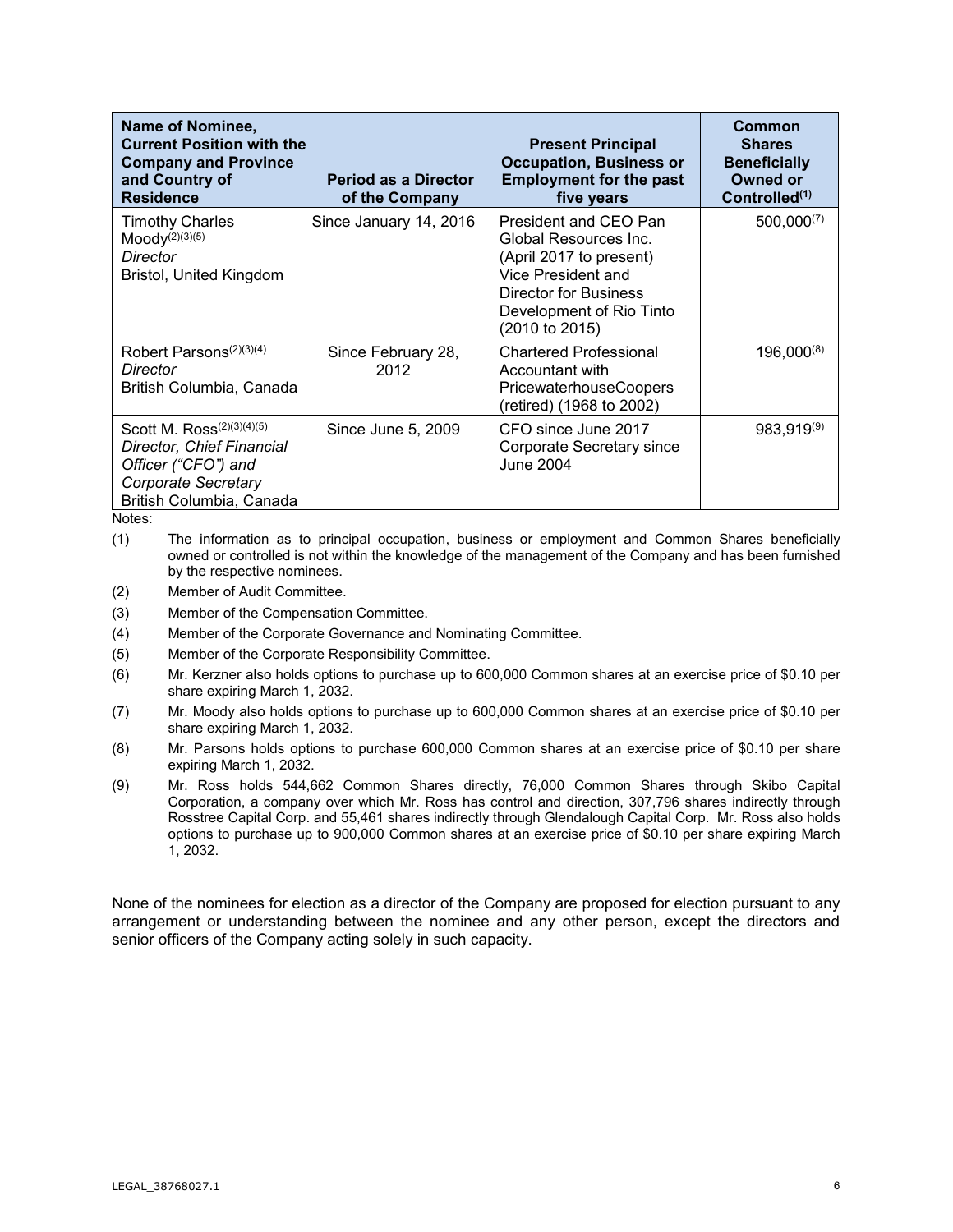## **Occupation, Business or Employment of Director Nominees**

## *Brian Kerzner – Director, Interim President and Chief Executive Officer and Member of the Corporate Governance Committee and Member of the Corporate Responsibility Committee*

Since 1987, Mr. Kerzner has been a successful entrepreneur in retailing and real estate. Mr. Kerzner is the Founder and President of Rocky Mountain Chocolate Factory Canada Inc., which operates retail chocolate stores from coast to coast in Canada. He has also founded several other private companies that have completed extensive residential and commercial development in Toronto, Phoenix, Whistler and Vancouver. Mr. Kerzner has been extensively involved in providing seed capital for many successful public and private companies in the resources, environmental and technology sectors. Mr. Kerzner is an Honours graduate of the University of Toronto Bachelor of Commerce (B.Com) program and was a director of Norsemont Mining Inc. He is also a member of the BC Children's Hospital Circle of Care and is actively involved in many other charitable organizations. He was appointed as Interim President and CEO on April 30, 2021 following the passing of Robert Baxter.

#### *Timothy Charles Moody – Director, Member of the Audit Committee, Member of the Compensation Committee and Member of the Corporate Responsibility Committee*

Mr. Moody has over 30 years of experience in the mining industry, including mineral exploration, resource assessment, business development and strategy, and government relations. This includes 24 years with Rio Tinto from 1992 to 2015. During 2005-2010, he was exploration Director for the Project Generation Group and the Asia Region, and from 2010 to 2015, he was Vice President and Director for Business Development. He is President and CEO of Pan Global Resources Inc. and has been in that position since April 2017. Mr. Moody has an impressive track record in discovery of mineral resources and commercial transactions in Australia, Asia, Latin America, Africa, Europe and North America. This includes leading the teams in identification and exploration of several projects now in feasibility and/or production, including Mina Justa, Constancia, La Granja, Corani and Ollachea. As Director of Business Development at Rio Tinto, his responsibilities included corporate strategy, M&A and public market transactions, with recent achievements including takeover of Hathor Exploration Ltd. and leading the divestment of the Northparkes Mine. His work in the international arena has provided him with the opportunity to build an impressive network of business and government contacts.

Mr. Moody has a Bachelor of Science with Honours from the University of New England, a graduate of the Senior Leadership Program from the London Business School, a graduate of the Business Leadership Development Program from the Australian Graduate School of Management, and is a Fellow of the Society of Economic Geologists.

## *Robert Parsons – Director, Chair of the Audit Committee, Chair of the Corporate Governance and Nominating Committee and Chair of the Compensation Committee*

Mr. Parsons is a Chartered Professional Accountant (CPA, CA) and retired PricewaterhouseCoopers (PwC) partner where his career spanned 34 years. At PwC, Bob headed up the firm's global mining practice. Following retirement from PwC, as an independent consultant Bob has advised more than twenty governments across the globe on mineral royalties. He has served as an expert witness in ten successful litigations involving mineral royalties, and was editor of Karl Harries' legal text Mining Royalties Between Private Parties published by Queens University at Kingston in 1996. Bob has served on the board of directors of nine listed mineral exploration companies including Weda Bay Minerals (acquired by Eramet), Norsemont Mining (acquired by Hudbay Minerals), Eagle Hill Exploration (acquired by Osisko), and Kennady Diamonds (acquired by Mountain Province). Bob is currently a director of Indico Resources Ltd. and Pan Global Resources Inc. He has served on the boards of the PDAC (1985-2003), the Indonesian Mining Association, the Canada Indonesia Chamber of Commerce, the World Mines Ministries Forum, the Canadian Minerals Industry Federation, the Advisory Council of the Centre for Resource Studies at Queens University, and the Professional Advisory Board of the Government of Canada's Petroleum Monitoring Agency. In 2005, the PDAC presented Bob with their Distinguished Services Award, and in 2013 the Government of Canada awarded him the Queen Elizabeth II Diamond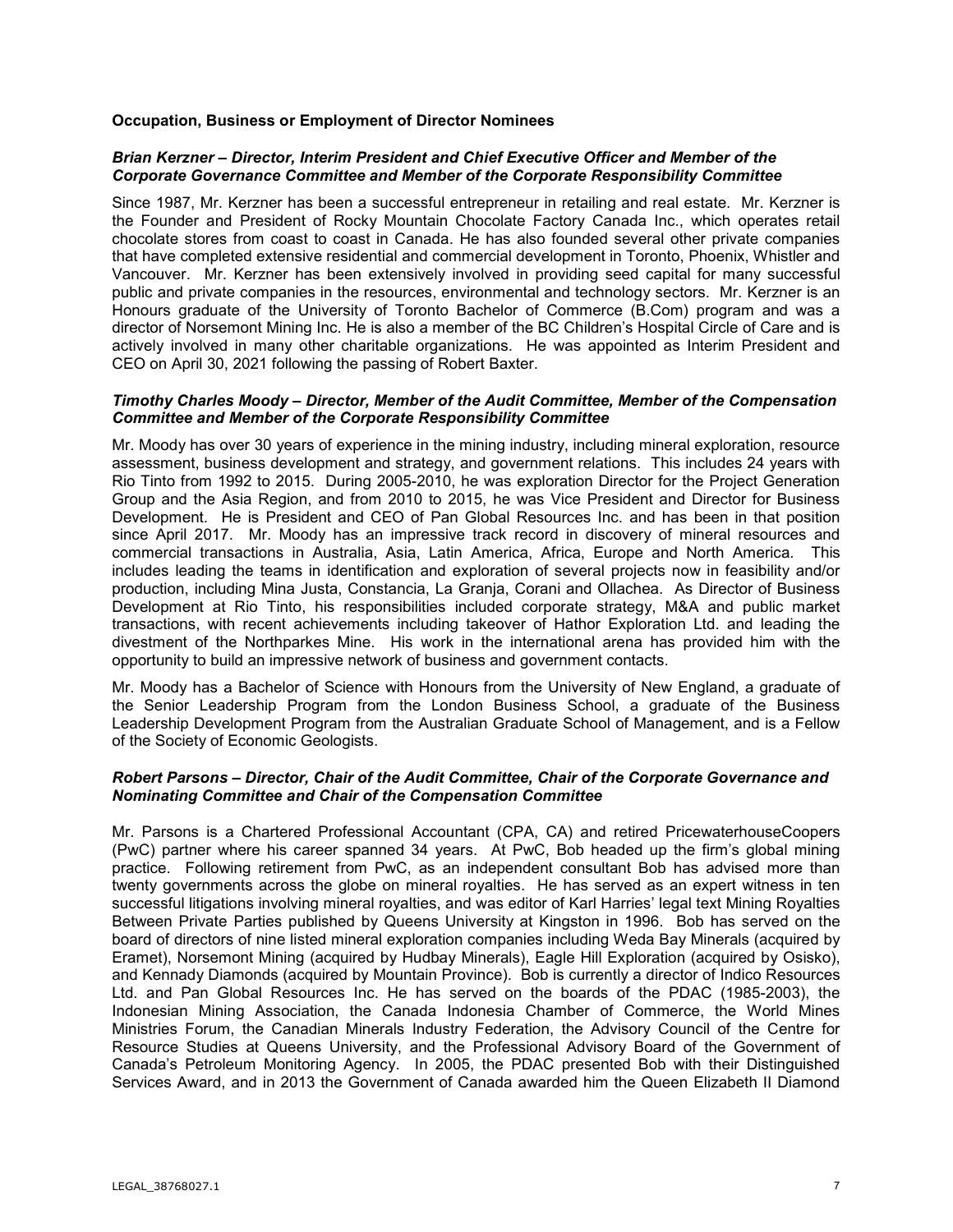Jubilee Medal for his contribution to Canada's mining industry. Mr. Parsons is a graduate of McGill University (B.Com, 1968) and a resident of British Columbia.

#### *Scott M. Ross – Director, Chief Financial Officer, Corporate Secretary, Member of Audit Committee, Member of Corporate Governance and Nominating Committee, Member of Compensation Committee and Member of Corporate Responsibility Committee*

Mr. Ross has many years of experience working with public and private companies. From 1988 to 1999 he served as Manager, Development for Canlan Investment Corporation, a public real estate development company specializing in the construction and management of recreational ice rink facilities across North America and golf course residential development in British Columbia. Since 2001, he has served as Vice-President and director of Rosstree Capital Corporation, a private investment holding company and he is currently a director and President and Chief Executive Officer of Bearclaw Capital Corp., a reporting issuer on the TSXV. He has a Bachelor of Arts (Hons) from Queen's University, Kingston, Ontario.

## **Corporate Cease Trade Orders or Bankruptcies**

Except as disclosed below, no director or proposed director:

- (a) is, as at the date of the information circular (the "Circular"), or has been, within 10 years before the date of this Circular, a director, chief executive office ("CEO")} or chief financial officer ("CFO") of any company (including the Company in respect of which this Circular is prepared) that,
	- (i) was subject to an order that was issued while the proposed director was acting in the capacity as director, CEO or CFO; or
	- (ii) was subject to an order that was issued after the proposed director ceased to be a director, CEO or CFO and which resulted from an event that occurred while that person was acting in the capacity as director, CEO or CFO; or
- (b) is, as at the date of this Circular, or has been within 10 years before the date of this Circular, a director or executive officer of any company (including the Company in respect of which this Circular is prepared) that, while that person was acting in that capacity, or within a year of that person ceasing to act in that capacity, became bankrupt, made a proposal under any legislation relating to bankruptcy or insolvency or was subject to or instituted any proceedings, arrangement or compromise with creditors or had a receiver, receiver manager or trustee appointed to hold its assets; or
- (c) has, within the 10 years before the date of this Circular, become bankrupt, made a proposal under any legislation relating to bankruptcy or insolvency, or become subject to or instituted any proceedings, arrangement or compromise with creditors, or had a receiver, receiver manager or trustee appointed to hold the assets of the proposed director.

Messrs. Ross, Parsons, Kerzner and Moody were each an officer or a director of Indico Resources Ltd., which was the subject of a cease trade order issued by the British Columbia Securities Commission on October 7, 2019 which order was revoked on March 1, 2022.

## **Penalties or Sanctions**

Except as disclosed above, none of the proposed directors have been subject to any penalties or sanctions imposed by a court relating to securities legislation or by a securities regulatory authority, has entered into a settlement agreement with a securities regulatory authority or has been subject to any other penalties or sanctions imposed by a court or regulatory body that would be likely to be considered important to a reasonable securityholder making a decision about whether to vote for the proposed director.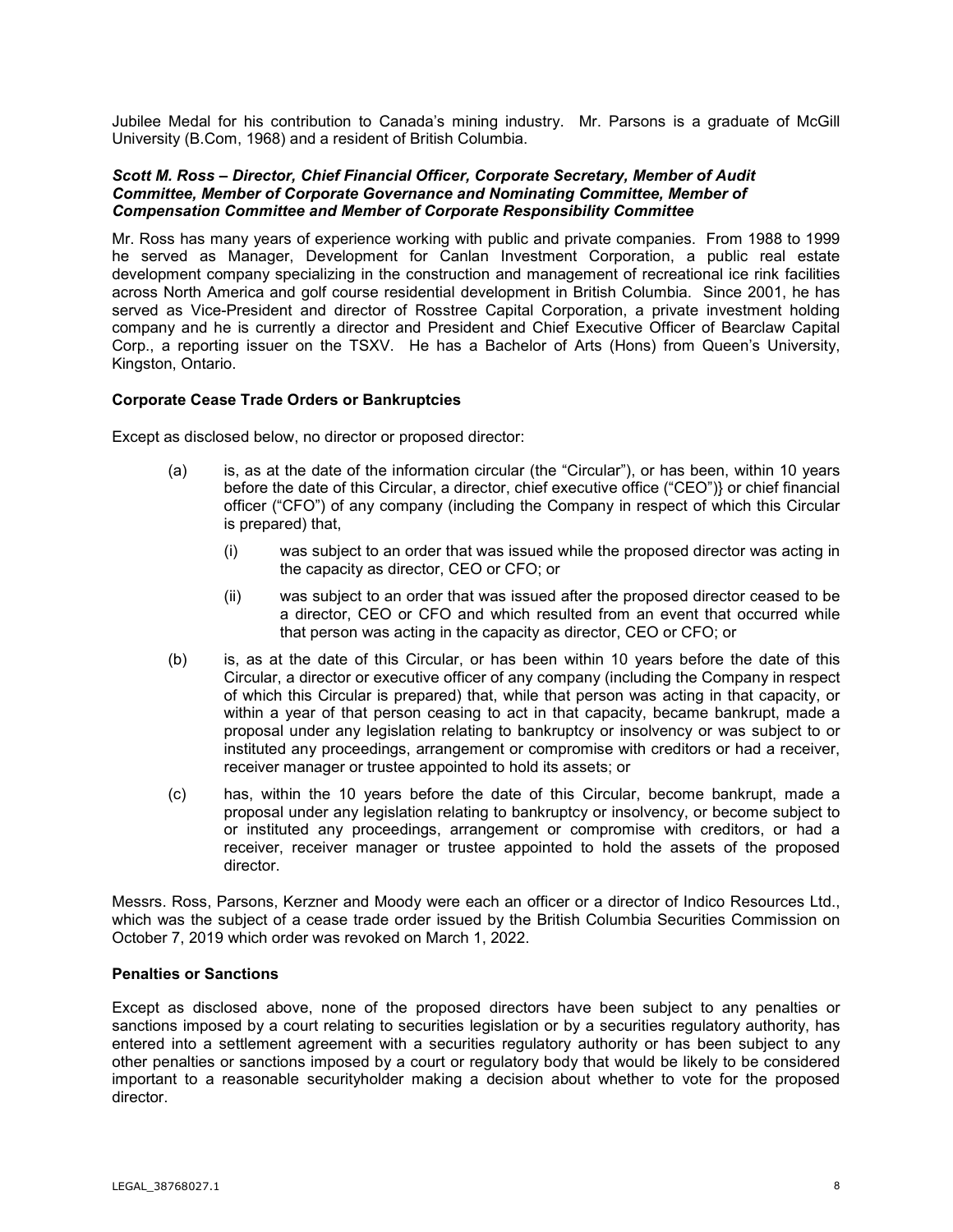**Unless otherwise directed, the persons named in the enclosed form of proxy intend to vote FOR the election of the nominees named herein as directors of the Company until the close of the next annual general meeting.**

## **APPOINTMENT OF AUDITOR**

Crowe MacKay LLP, Chartered Professional Accountants, of Suite 1100, 1177 West Hastings Street, Vancouver, British Columbia, V6E 4T5, will be nominated at the Meeting for re-appointment as auditor of the Company and the directors will be authorized to determine the auditor's remuneration. Crowe MacKay LLP has served as auditor for the Company since November 20, 2017.

**Unless otherwise directed, the persons named in the enclosed form of proxy intend to vote FOR the re-appointment of Crowe MacKay LLP, Chartered Professional Accountants, as auditor of the Company until the close of the next annual general meeting and to authorize the Directors to determine their remuneration.**

## **AUDIT COMMITTEE AND RELATIONSHIP WITH AUDITOR**

The provisions of National Instrument 52-110 – *Audit Committees* ("NI52-110") requires the Company, as a venture issuer, to disclose annually in its Information Circular certain information concerning the constitution of its audit committee and its relationship with its independent auditor, as set forth below.

## **The Audit Committee's Charter**

The audit committee has a charter, a copy of which is attached as Schedule "A" to the Information Circular dated May 2, 2006 and filed on SEDAR on May 3, 2006.

## **Composition of the Audit Committee**

Members of the audit committee are Robert Parsons (Chair), Timothy Moody and Scott M. Ross. Messrs. Parsons and Moody are the independent members of the audit committee. Mr. Ross is not independent as he is the CFO and Corporate Secretary of the Company. All audit committee members are considered to be financially literate.

## **Relevant Education and Experience**

See disclosure under "*Occupation, Business or Employment of Director Nominees*" above.

## **Audit Committee Oversight**

The audit committee has not made any recommendations to the Board to nominate or compensate any auditor other than Crowe MacKay LLP.

#### **Reliance on Certain Exemptions**

The Company has not relied on the exemptions contained in section 2.4 or Part 8 of NI 52-110 since the commencement of its financial year ended December 31, 2021. The Company's auditor, Crowe MacKay LLP, has not provided any material non-audit services to the Company since the commencement of the Company's financial year ended December 31, 2021.

## **Pre-Approval Policies and Procedures**

See the Audit Committee Charter for specific policies and procedures for the engagement of non-audit services.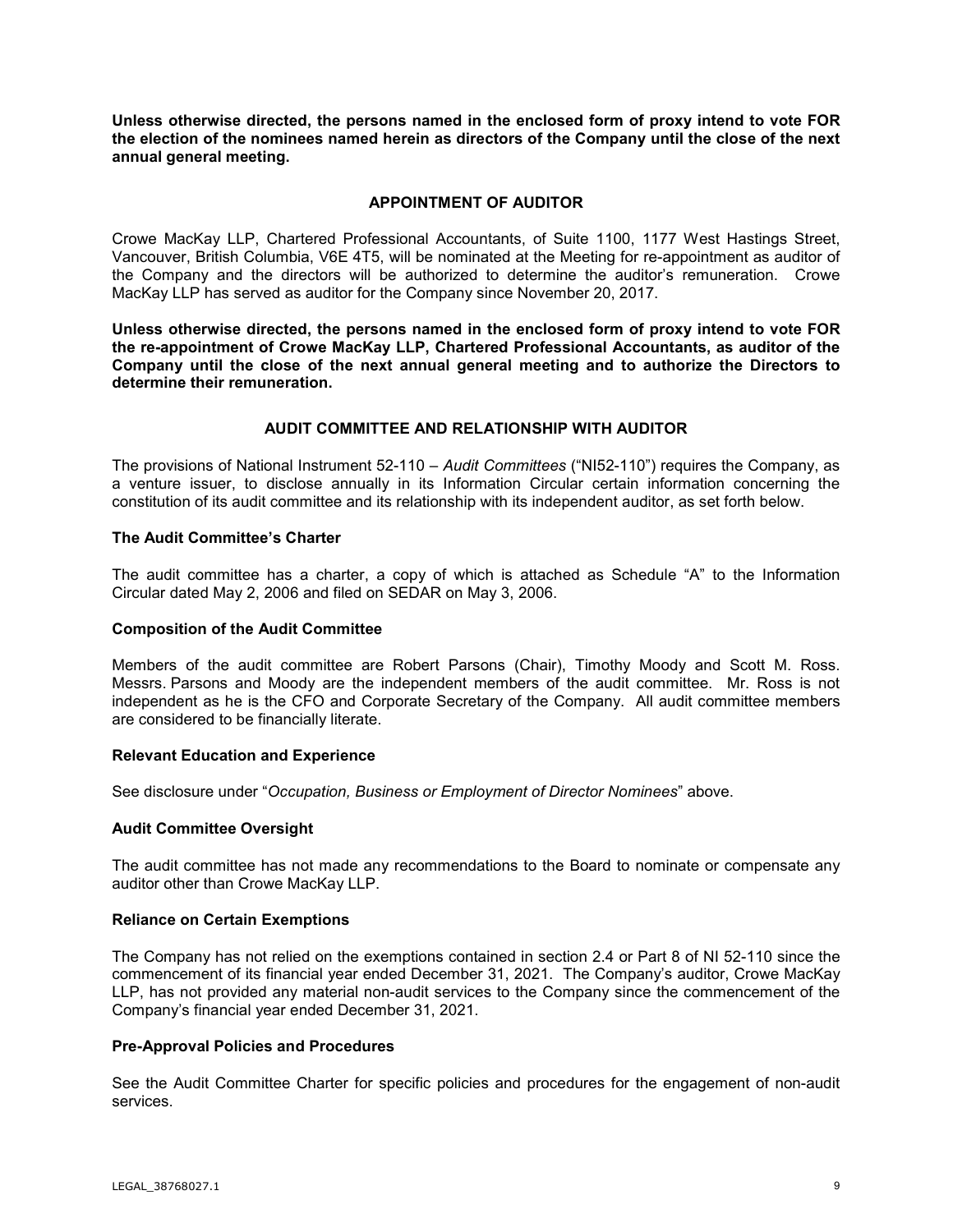# **External Auditor Service Fees**

The audit committee has reviewed the nature and amount of the non-audit services provided by Crowe MacKay LLP to the Company to ensure auditor independence. Fees incurred with Crowe MacKay LLP for audit and non-audit services in the last two fiscal years for audit fees are outlined in the following table.

| <b>Nature of Services</b>         | <b>Fees Paid to Auditor in Year</b><br>Ended December 31, 2021 | <b>Fees Paid to Auditor in Year</b><br>Ended December 31, 2020 |
|-----------------------------------|----------------------------------------------------------------|----------------------------------------------------------------|
| Audit Fees <sup>(1)</sup>         | \$10,000                                                       | \$8,500                                                        |
| Audit-Related Fees <sup>(2)</sup> | Nil                                                            | Nil                                                            |
| Tax Fees $(3)$                    | \$1,000                                                        | \$1,000                                                        |
| All Other Fees <sup>(4)</sup>     | Nil                                                            | Nil                                                            |
| Total                             | \$11,000                                                       | \$9,500                                                        |

Notes:

- (1) "Audit Fees" include fees necessary to perform the annual audit and quarterly reviews of the Company's consolidated financial statements. Audit Fees include fees for review of tax provisions and for accounting consultations on matters reflected in the consolidated financial statements. Audit Fees also include audit or other attest services required by legislation or regulation, such as comfort letters, consents, reviews of securities filings and statutory audits.
- (2) "Audit-Related Fees" include services that are traditionally performed by the auditor. These audit-related services include employee benefit audits, due diligence assistance, accounting consultations on proposed transactions, internal control reviews and audit or attest services not required by legislation or regulation.
- (3) "Tax Fees" include fees for all tax services other than those included in "Audit Fees" and "Audit-Related Fees". This category includes fees for tax compliance, tax planning and tax advice. Tax planning and tax advice includes assistance with tax audits and appeals, tax advice related to mergers and acquisitions, and requests for rulings or technical advice from tax authorities.
- (4) "All Other Fees" include all other non-audit services.

## **Venture Issuer Exemption**

The Company is a "venture issuer" as defined in NI 52-110 and is relying on the exemption in section 6.1 of NI 52-110 relating to Parts 3 (*Composition of Audit Committee*) and 5 (*Reporting Obligations*).

# **CORPORATE GOVERNANCE**

## **General**

Corporate governance refers to the policies and structure of the board of directors of a company, whose members are elected by and are accountable to the shareholders of the company. Corporate governance encourages establishing a reasonable degree of independence of the board of directors from executive management and the adoption of policies to ensure the board of directors recognizes the principles of good management. The Board is committed to sound corporate governance practices as such practices are both in the interests of shareholders and help to contribute to effective and efficient decision-making.

## **Board of Directors**

Directors are considered to be independent if they have no direct or indirect material relationship with the Company. A "material relationship" is a relationship which could, in the opinion of the Board, be reasonably expected to interfere with the exercise of a director's independent judgment.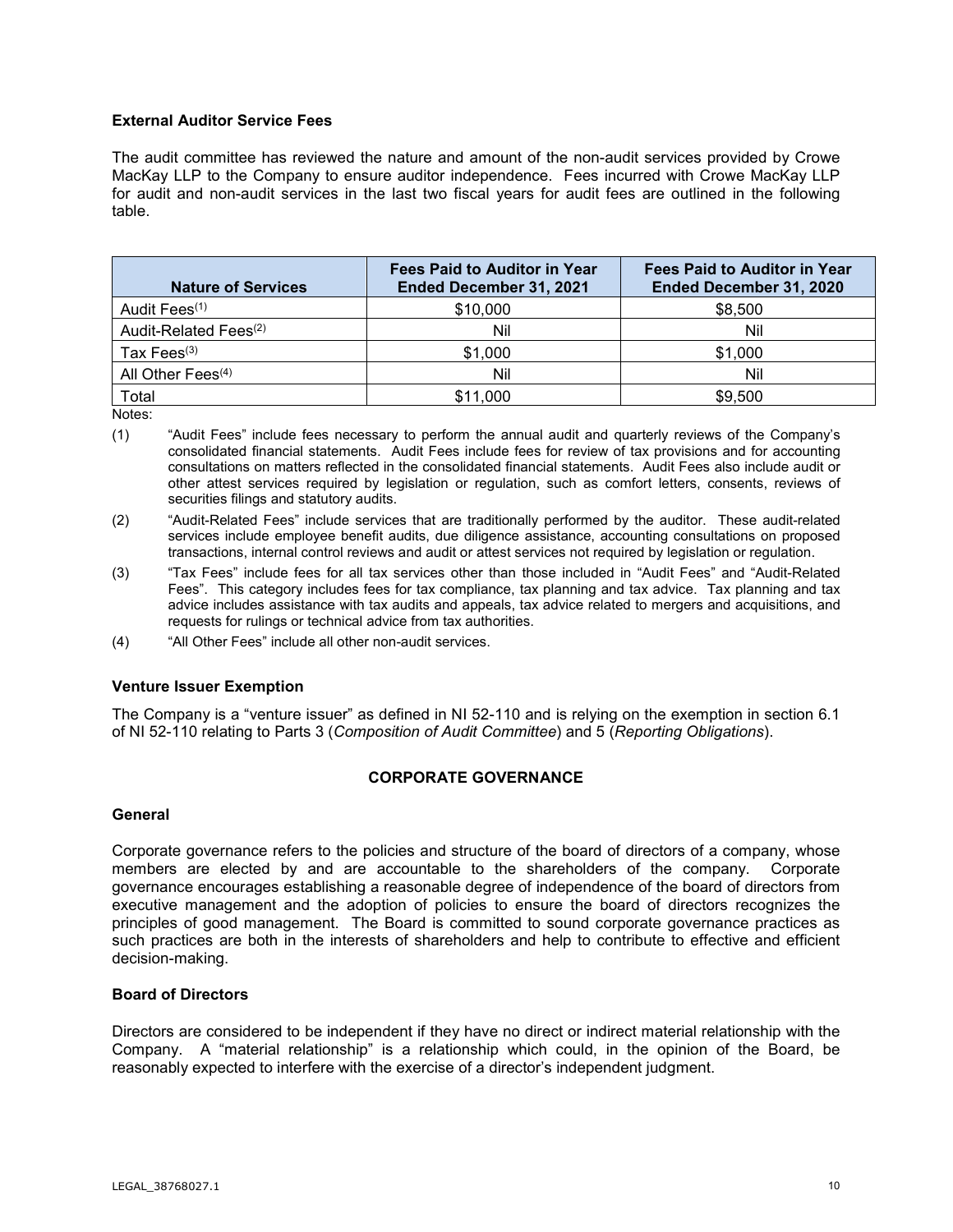The Board facilitates its independent supervision over management by conducting quarterly reviews of the Company's consolidated financial statements and management discussion and analysis as well as requiring material transactions to be approved by the Board prior to the transaction taking place.

The independent Board members are Robert Parsons and Timothy Moody. The non-independent directors are Brian Kerzner, Interim President and CEO and Scott M. Ross, CFO and Corporate Secretary.

## **Directorships**

The current directors are board members of other reporting issuers as follows:

| <b>Name of Director</b>      | <b>Name of Reporting Issuer</b> | <b>Exchange</b> |
|------------------------------|---------------------------------|-----------------|
| <b>Robert Parsons</b>        | Pan Global Resources Inc.       | <b>TSXV</b>     |
|                              | Indico Resources Ltd.           | <b>TSXV</b>     |
| Scott M. Ross                | Bearclaw Capital Corp.          | <b>TSX-NEX</b>  |
|                              | Indico Resources Ltd.           | <b>TSXV</b>     |
| <b>Brian Kerzner</b>         | Pan Global Resources Inc.       | <b>TSXV</b>     |
|                              | Xiana Mining Inc.               | <b>TSXV</b>     |
|                              | Indico Resources Ltd.           | <b>TSXV</b>     |
| <b>Timothy Charles Moody</b> | Pan Global Resources Inc.       | <b>TSXV</b>     |
|                              | Xiana Mining Inc.               | <b>TSXV</b>     |
|                              | Mirasol Resources Ltd.          | <b>TSXV</b>     |
|                              | Indico Resources Ltd.           | <b>TSXV</b>     |

## **Orientation and Continuing Education**

When new directors are appointed, they receive an orientation, commensurate with their previous experience on the Company's properties and on the responsibilities of directors.

Board meetings may also include presentations by the Company's management and employees to give the directors additional insight into the Company's business.

## **Ethical Business Conduct**

The Board finds that the fiduciary duties placed on individual directors by the Company's governing corporate legislation and the common law and the restrictions placed by applicable corporate legislation on an individual director's participation in decisions of the Board in which the director has an interest have been sufficient to ensure that the Board operates independently of management and in the best interests of the Company.

## **Nomination of Directors**

The Corporate Governance and Nominating Committee considers the size of the Board each year when it considers the number of directors for election at the annual meeting of shareholders, taking into account the number required to carry out the Board's duties effectively and to maintain a diversity of views and experience.

## **Compensation**

The Compensation Committee determines compensation for the directors and the executive officers. The Compensation Committee members are Robert Parsons (Chair), Timothy Moody and Scott Ross. The role of the Compensation Committee includes evaluating the performance of the CEO and the Board, approving all compensation for executive officers and directors, recommending compensation plans, including equity-based compensation plans, to the Board, and reviewing annually the Company's benefits programs.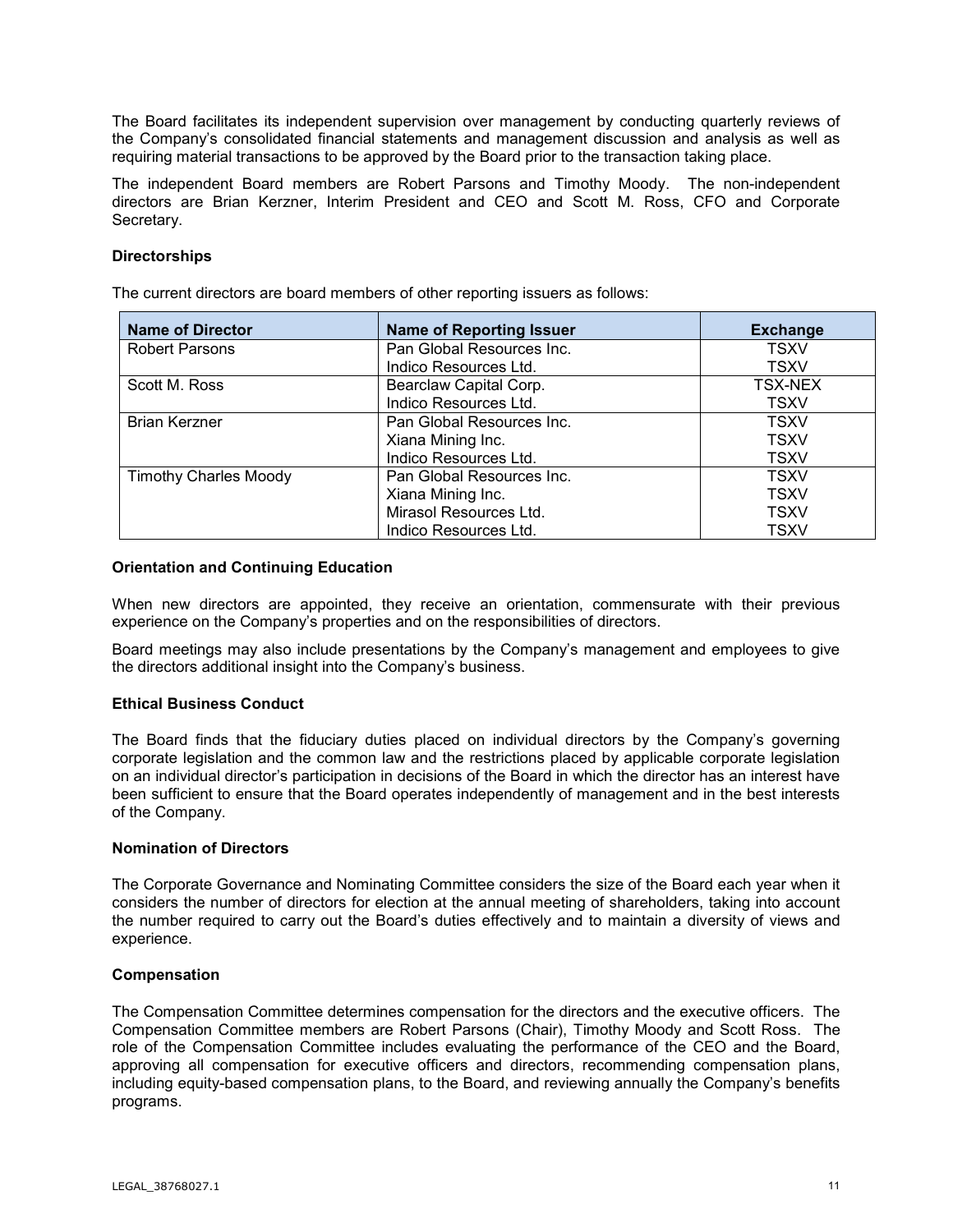## **Other Board Committees**

Members current of the Corporate Governance and Nominating Committee are Robert Parsons (Chair), Brian Kerzner and Scott Ross. Julian Bavin served as a member of this Committee until his resignation as a Director on February 25, 2022 when he was replaced by Brian Kerzner. This Committee monitors corporate governance issues, including the governance of the Board and Board committees. Its mandate includes establishing criteria for selection of directors, recruiting candidates and making recommendations to the Board for nominees as director; recommending to the Board corporate governance principles addressing the size, composition and responsibilities of the Board and its committees, and recommending changes to corporate governance principles from time to time and evaluating the performance of directors, the Board and its committees.

The Corporate Responsibility Committee currently consists of Scott Ross (Chair), Timothy Moody and Brian Kerzner. Julian Bavin served as a member and as Chair of this Committee until his resignation as a Director on February 25, 2022 when he was replaced by Scott Ross. The role of this committee is to review the development and implementation of strategies, policies and management systems of the Company relating to corporate responsibility. Corporate responsibility encompasses all of those activities through which the Company seeks to integrate the public interest into its day-to-day activities, decisionmaking, and business planning. These activities include the Company's performance relating to sustainability of operations, safety, health, environmental stewardship, local communities and society, and its engagement with employees, shareholders, suppliers, communities, governments, nongovernmental organizations and other interested groups.

#### **Assessments**

The Board monitors the adequacy of information given to directors, communication between the Board and management and the strategic direction and processes of the Board and its committees.

## **STATEMENT OF EXECUTIVE COMPENSATION**

#### **General**

The following information is provided as required under Form 51-102F6V – *Statement of Executive Compensation - Venture Issuers* ("**Form 51-102F6V**"), as such term is defined in National Instrument 51- 102 *– Continuous Disclosure* ("**NI 51-102**").

For the purpose of this Statement of Executive Compensation:

"**company**" includes other types of business organizations such as partnerships, trusts and other unincorporated business entities;

**compensation securities**" includes stock options, convertible securities, exchangeable securities and similar instruments including stock appreciation rights, deferred share units and restricted stock units granted or issued by the company or one of its subsidiaries for services provided or to be provided, directly or indirectly, to the company or any of its subsidiaries;

**"external management company"** includes a subsidiary, affiliate or associate of the external management company;

"**compensation securities**" includes stock options, convertible securities, exchangeable securities and similar instruments including stock appreciation rights, deferred share units and restricted stock units granted or issued by the company or one of its subsidiaries for services provided or to be provided, directly or indirectly, to the company or any of its subsidiaries;

"**NEO**" or "**named executive officer**" means each of the following individuals: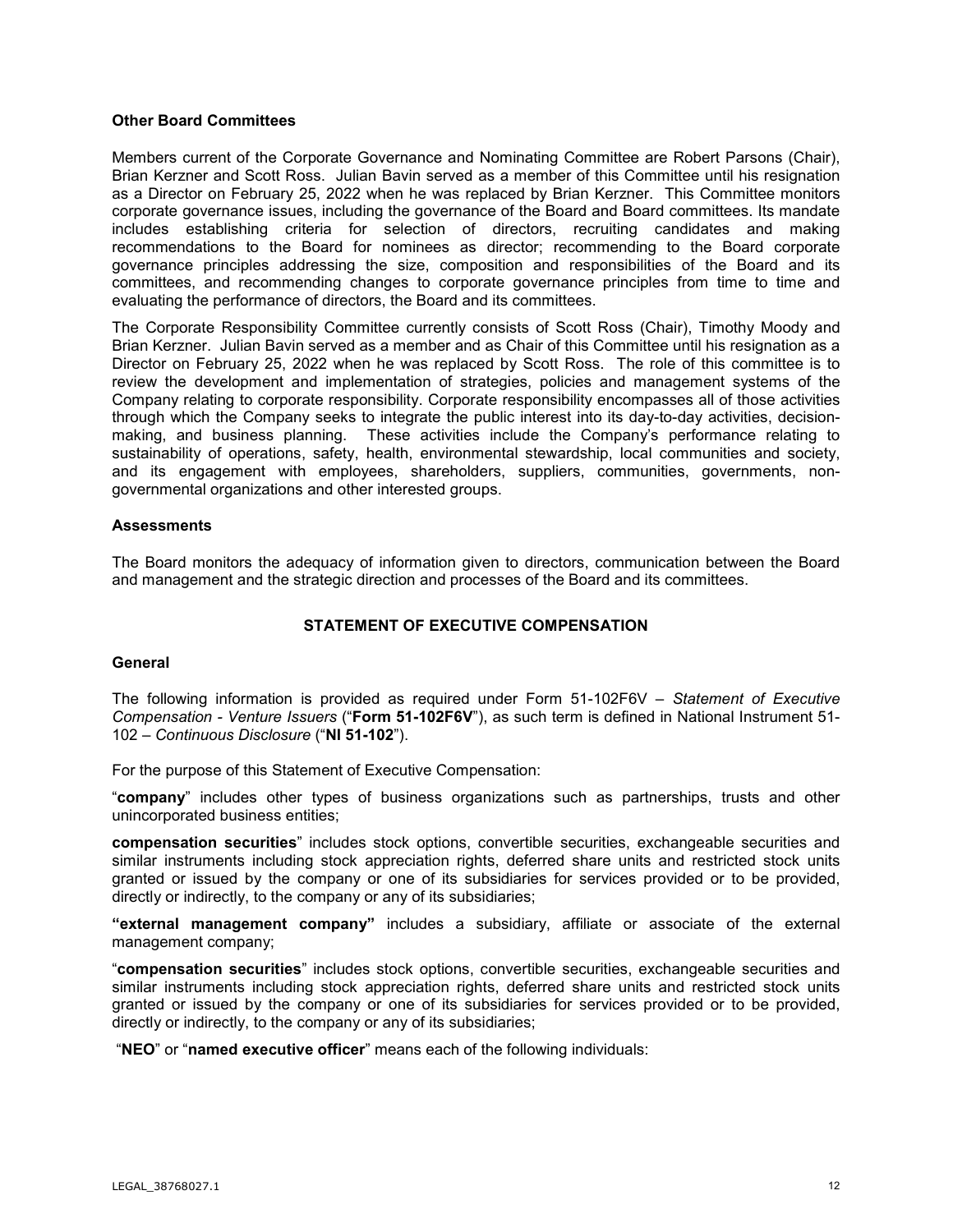- (a) each individual who, in respect of the company, during any part of the most recently completed financial year, served as chief executive officer ("CEO"), including an individual performing functions similar to a CEO;
- (b) each individual who, in respect of the company, during any part of the most recently completed financial year, served as chief financial officer ("CFO"), including an individual performing functions similar to a CFO;
- (c) in respect of the company and its subsidiaries, the most highly compensated executive officer other than the individuals identified in paragraphs (a) and (b) at the end of the most recently completed financial year whose total compensation was more than \$150,000, for that financial year;
- (d) each individual who would be a named executive officer under paragraph (c) but for the fact that the individual was not an executive officer of the company, and was not acting in a similar capacity, at the end of that financial year.

"**plan**" includes any plans, contract, authorization or arrangement, whether or not set out in any formal document, where cash, compensation securities or any other property may be received, whether for one or more persons; and

"**underlying securities**" means any securities issuable on conversion, exchange or exercise of compensation securities.

During the financial year ended December 31, 2021, the Company had three Named Executive Officers, namely Brian Kerzner, Interim President and CEO, Scott Ross, CFO and Corporate Secretary and Robert Baxter, former President and CEO.

During the financial year ended December 31, 2020, the Company had two Named Executive Officers, namely Robert Baxter, President and CEO and Scott Ross, Interim CFO and Corporate Secretary.

*All dollar amounts referenced herein are Canadian Dollars unless otherwise specified.* 

## **Oversight and Description of Director and NEO Compensation**

The Company is a junior resource company listed on the TSX Venture Exchange (the "Exchange"), and its prime business is the acquisition and exploration of mineral properties.

The Board has an established Compensation Committee, and Messrs. Robert Parsons (Chair), Timothy Moody and Scott Ross were members of the Compensation Committee during the year ended December 31, 2021. Messrs. Parsons and Moody are the independent directors on the Compensation Committee. Mr. Ross is not independent.

There is no written position description for the Chair of the Compensation Committee. However, generally, the Chair is responsible for setting the direction for the work of the Compensation Committee, ensuring that members have the information needed to do their jobs, overseeing the logistics of the Compensation Committee's operations, reporting to the Board on the committee's decisions and recommendations and setting the agenda for the meetings of the Compensation Committee.

The Compensation Committee is responsible for assisting the Board in monitoring, reviewing and approving compensation policies and practices of the Company and its subsidiaries and administering the Company's share option plan. With regard to the CEO, the Compensation Committee is responsible for reviewing and approving corporate goals and objectives relevant to the CEO's compensation, evaluating the CEO's performance in light of those goals and objectives and making recommendations to the Board with respect to the CEO's compensation level based on this evaluation. In consultation with the CEO, the Compensation Committee makes recommendations to the Board on the framework of executive remuneration and its cost and on specific remuneration packages for each of the directors and officers other than the CEO, including recommendations regarding awards under equity compensation plans.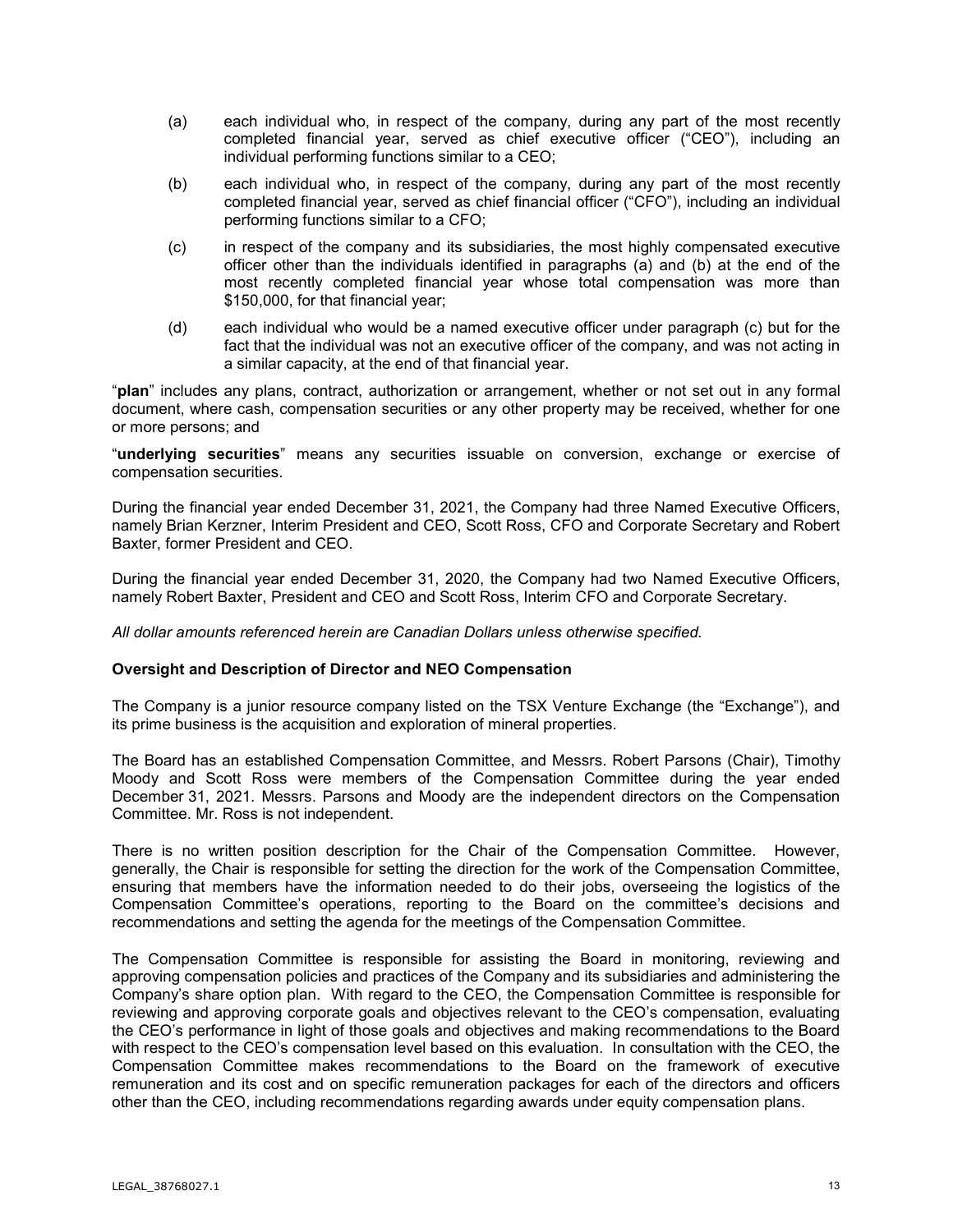The Compensation Committee has the authority to engage and compensate, at the expense of the Company, any outside advisor that it determines to be necessary to permit it to carry out its duties (including compensation consultants and advisors), but it did not retain any such outside consultants or advisors during the financial year ended December 31, 2021.

#### *General Compensation Strategy*

The Compensation Committee has not formally considered the implications of the risks associated with the Company's compensation policies and practices. The executive officers of the Company are compensated in a manner consistent with their respective contributions to the overall benefit of the Company, and in line with the criteria set out below.

Executive compensation is based on a combination of factors, including a comparative review of information provided to the Compensation Committee by compensation consultants, recruitment agencies and auditors (if any) as well as historical precedent. The Compensation Committee has not found it necessary to retain any compensation consultants or other compensation advisers in respect of any prior fiscal years. In the circumstances of a mineral exploration company such as Prism, the ability of each executive officer to determine and carry out generative programs based on new geological theories or concepts in previously unexplored areas, the ability to source and secure promising mineral properties, the ability to raise the necessary capital to explore such properties and maintain the Company's ongoing activities, the ability to focus the Company's resources and to appropriately allocate such resources to the benefit of the Company as a whole, the ability to ensure compliance by the Company with applicable regulatory requirements and the ability to carry on business in a sustainable manner are all considered by the Compensation Committee to be of primary importance in assessing the performance of the Company's executive officers.

The Compensation Committee has not established a formal set of benchmarks or performance criteria to be met by its NEOs, rather, the members of the Compensation Committee use their own assessments of the success (or otherwise) of the Company, both absolutely or in relation to companies they consider to be its peers, to determine, collectively, whether or not the executive officers are successfully achieving the Company's business plan and strategy and whether they have over or under performed in that regard.

## *Elements of Executive Compensation*

The Company's executive officer compensation is composed of two parts: base salary or fees and longterm incentives.

## *Base Salary or Fees*

Executives are engaged either directly or through executive services companies and are paid a monthly consulting fee for their services. Base fees of the Company's executive officers are determined through the annual assessment of each individual's performance and experience and other factors the Board and Compensation Committee consider to be relevant, including prevailing industry demand for personnel having comparable skills and performing similar duties, the compensation the individual could reasonably expect to receive from a competitor and the Company's ability to pay.

See "*Director and Named Executive Officer Compensation*" below for details of the payments made to the Directors and NEOs in the financial years ended December 31, 2021 and December 31, 2020.

## *Long-Term Incentives – Share Options*

The second component of the executive officers' compensation is the granting of options to purchase common shares pursuant to the terms of the Company's Share Option Plan. The Compensation Committee or the Board may grant share options on an annual basis to directors, executive officers and senior managers.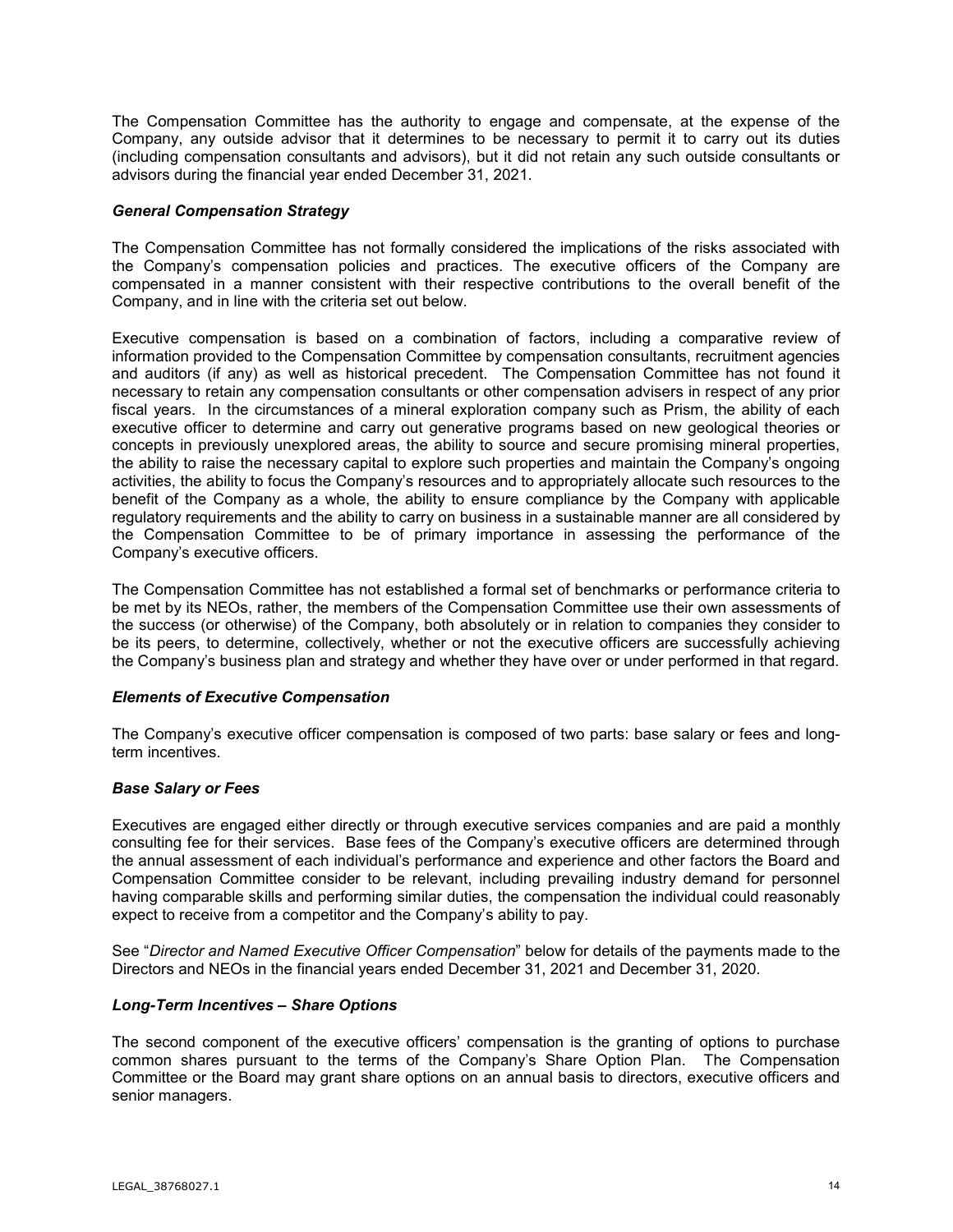The Company has a share option plan in place which was amended and restated April 25, 2022 (the "Plan") to accommodate changes required by the new Share Based Compensation Policy adopted by the TSX Venture Exchange in November 2021. The Plan was established to provide incentive to qualified parties to increase their proprietary interest in the Company and thereby encourage their continuing association with the Company. The Plan is administered by the Board, and provides that options will be issued pursuant to option agreements to directors, officers, employees or consultants of the Company or a subsidiary of the Company. All options expire on a date not later than ten years after the issuance of such option.

Previous grants of option-based awards are taken into account when considering new grants of options. Subject to Plan requirements, TSXV policy requirements and any necessary regulatory approval, the Shareholders must authorize certain amendments to the Plan.

The Plan is an important part of the Company's long-term incentive strategy for its officers and directors, permitting them to participate in appreciation of the market value of the common shares over a stated period of time. The Plan is intended to help attract and retain employees by providing them with an opportunity to participate in the future success of the Company and to reinforce commitment to long-term growth in profitability and shareholder value. The Plan is designed to encourage share ownership and entrepreneurship on the part of the senior management and employees. The Board believes that the Plan aligns the interests of the executive officers and the Board with shareholders by linking a component of executive compensation to the longer term performance of the common shares.

In determining the number of share options to be granted to the executive officers and directors, the Board or the Compensation Committee, as the case may be, takes into account the number of share options, if any, previously granted to each executive officer and director and the exercise price of any outstanding options to ensure that such grants are in accordance with the policies of the Exchange.

The number of share options granted to officers and directors is also dependent on each officer's and director's level of responsibility, authority and importance to the Company and to the degree to which such officer's or director's long term contribution to the Company will be key to its long term success.

In monitoring or adjusting the option allotments, the Board or the Compensation Committee, as the case may be, takes into account its own observations on individual performance (where possible), its assessment of individual contribution to shareholder value and previous option grants**.** The scale of options is generally commensurate to the appropriate level of base compensation for each level of responsibility. The Board or the Compensation Committee will make these determinations subject to and in accordance with the provisions of the Plan.

The Company did not grant any options to its NEOs or its directors in the financial year ended December 31, 2021.

## *Director and Named Executive Officer Compensation*

The Company was not in a position to compensate any of its officers or directors until July 2016 when, effective July 1, 2016, the Compensation Committee recommended, and the Board approved, the payment of a monthly retainer of \$2,500 to be paid to the Company's (non-executive) Chairman of the Board and the payment of director's fees.

## *Director Compensation – Fees*

Each director is entitled to participate in any security-based compensation arrangement or other plan adopted by the Company from time to time with the approval of the Board. The directors are reimbursed for expenses incurred on the Company's behalf. In addition, during the fiscal year ended December 31, 2021, the Company compensated its non-executive directors by paying them \$2,000 per month for their services as directors.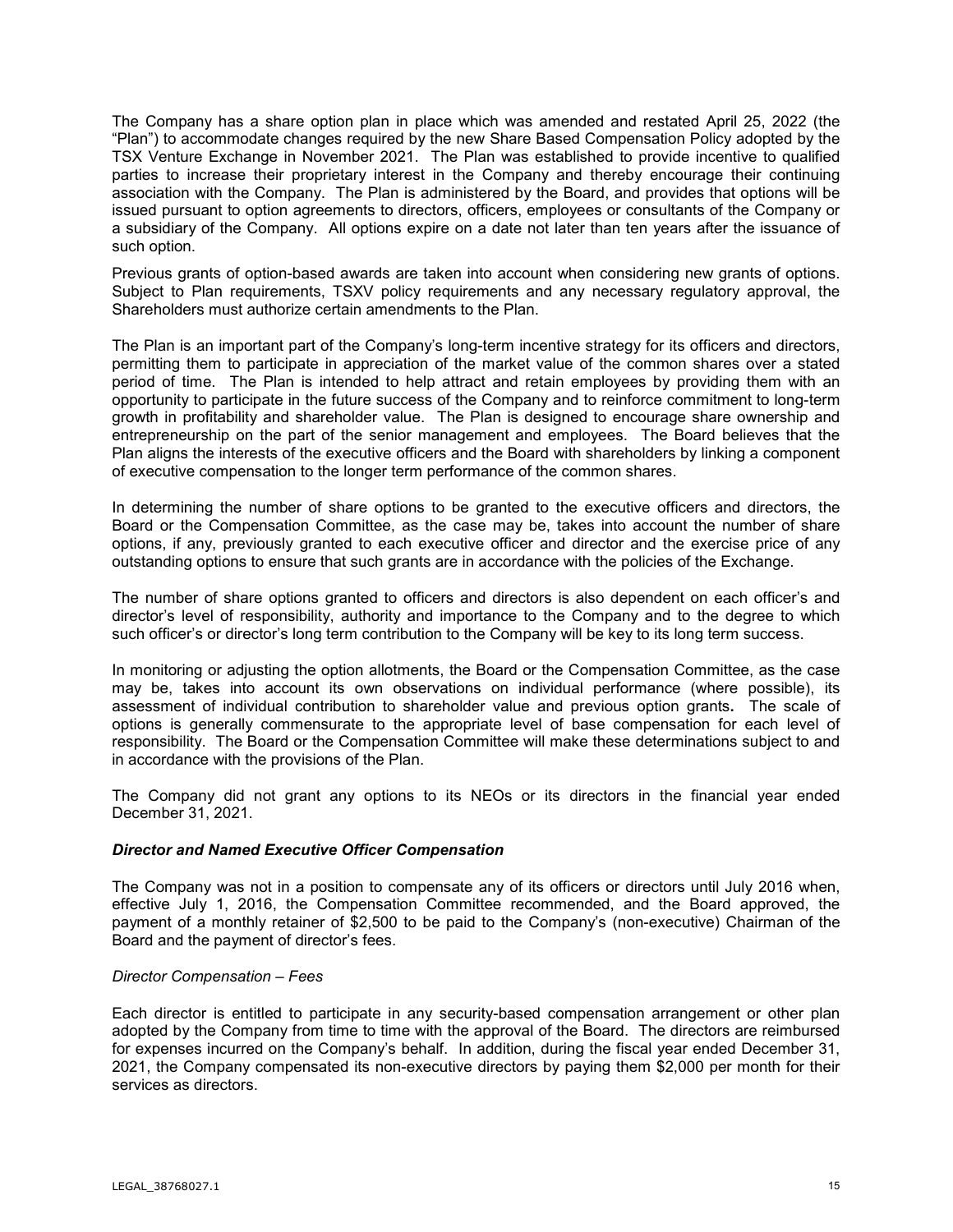The Company is again in the financial position where director fees are accruing due from the 2017 third financial quarter to and including the fourth quarter of fiscal 2021, which accrued directors' fee amounts remain unpaid to date.

NEOs who also act as directors of the Company do not receive any additional compensation for services rendered in such capacity, other than as paid to such NEO by the Company in their capacity as an executive officer.

The following "*Table of Compensation, excluding Compensation Securities*" provides a summary of the compensation paid by the Company to each NEO and director of the Company, current or former, for the two most recently completed financial years ended December 31, 2021 and December 31, 2020. Options and compensation securities are disclosed under the heading "*Share Options and Other Compensation Securities*" below.

| <b>Table of Compensation excluding Compensation Securities</b>              |              |                                                                                            |                         |                                                   |                                           |                                                  |                                         |
|-----------------------------------------------------------------------------|--------------|--------------------------------------------------------------------------------------------|-------------------------|---------------------------------------------------|-------------------------------------------|--------------------------------------------------|-----------------------------------------|
| <b>Name and Position</b>                                                    | Year         | Salary,<br><b>Consulting</b><br>fee, Retainer<br><b>or</b><br><b>Commission</b><br>$($ \$) | <b>Bonus</b><br>$($ \$) | <b>Committee</b><br>or Meeting<br>fees<br>$($ \$) | Value of<br><b>Perquisites</b><br>$($ \$) | Value of all<br>other<br>Compensation<br>$($ \$) | <b>Total</b><br>Compensation<br>$($ \$) |
| Brian Kerzner <sup>7</sup><br>Interim President,<br><b>CEO</b> and Director | 2021<br>2020 | 60,000<br>24,000                                                                           |                         |                                                   |                                           |                                                  | 60,0001<br>24,000                       |
| <b>Scott Ross</b><br>CFO, Corporate<br>Secretary and Director               | 2021<br>2020 | 42,000<br>42,000                                                                           |                         |                                                   |                                           |                                                  | 42,000 <sup>2</sup><br>42,000           |
| <b>Robert Parsons</b><br>Director                                           | 2021<br>2020 | 30,000<br>30,000                                                                           |                         |                                                   |                                           |                                                  | $30,000^3$<br>30,000                    |
| <b>Timothy Moody</b><br>Director                                            | 2021<br>2020 | 24,000<br>24,000                                                                           |                         |                                                   |                                           |                                                  | 24,0004<br>24,000                       |
| Robert Baxter <sup>7</sup><br>Former President,<br>CEO and Director         | 2021<br>2020 | 40.000<br>240,000                                                                          |                         |                                                   |                                           |                                                  | 40,000 <sup>5</sup><br>240,000          |
| Julian Bavin <sup>(8)</sup><br><b>Former Director</b>                       | 2021<br>2020 | 24,000<br>24,000                                                                           |                         |                                                   |                                           |                                                  | 24,0006<br>24,000                       |

Notes:

- (1) Of this amount, \$60,000 was owing to Brian Kerzner as at December 31, 2021 (2020 \$24,000).
- (2) Of this amount, \$42,000 was owing to Scott Ross for management fees as at December 31, 2021 (2020 \$42,000).
- (3) Of this amount, \$30,000 was owing to Robert Parsons as at December 31, 2021 (2020 \$30,000).
- (4) Of this amount, \$24,000 was owing to Timothy Moody as at December 31, 2021 (2020 \$24,000).
- (5) Of this amount, \$40,000 was owing to Robert Baxter for management fees as at December 31, 2021 (2020 \$240,000).
- (6) Of this amount, \$24,000 was owing to Julian Bavin as at December 31, 2021 (2020 \$24,000).
- (7) Robert Baxter passed away February 11, 2021 and the Board of Directors appointed Brian Kerzner as Interim President and CEO on April 30, 2021.
- (8) Julian Bavin resigned as a Director on February 25, 2022.

## **Share Options and Other Compensation Securities**

During the financial year ended December 31, 2021, no compensation securities were granted or issued to any NEO or director by the Company for services provided or to be provided, directly or indirectly, to the Company.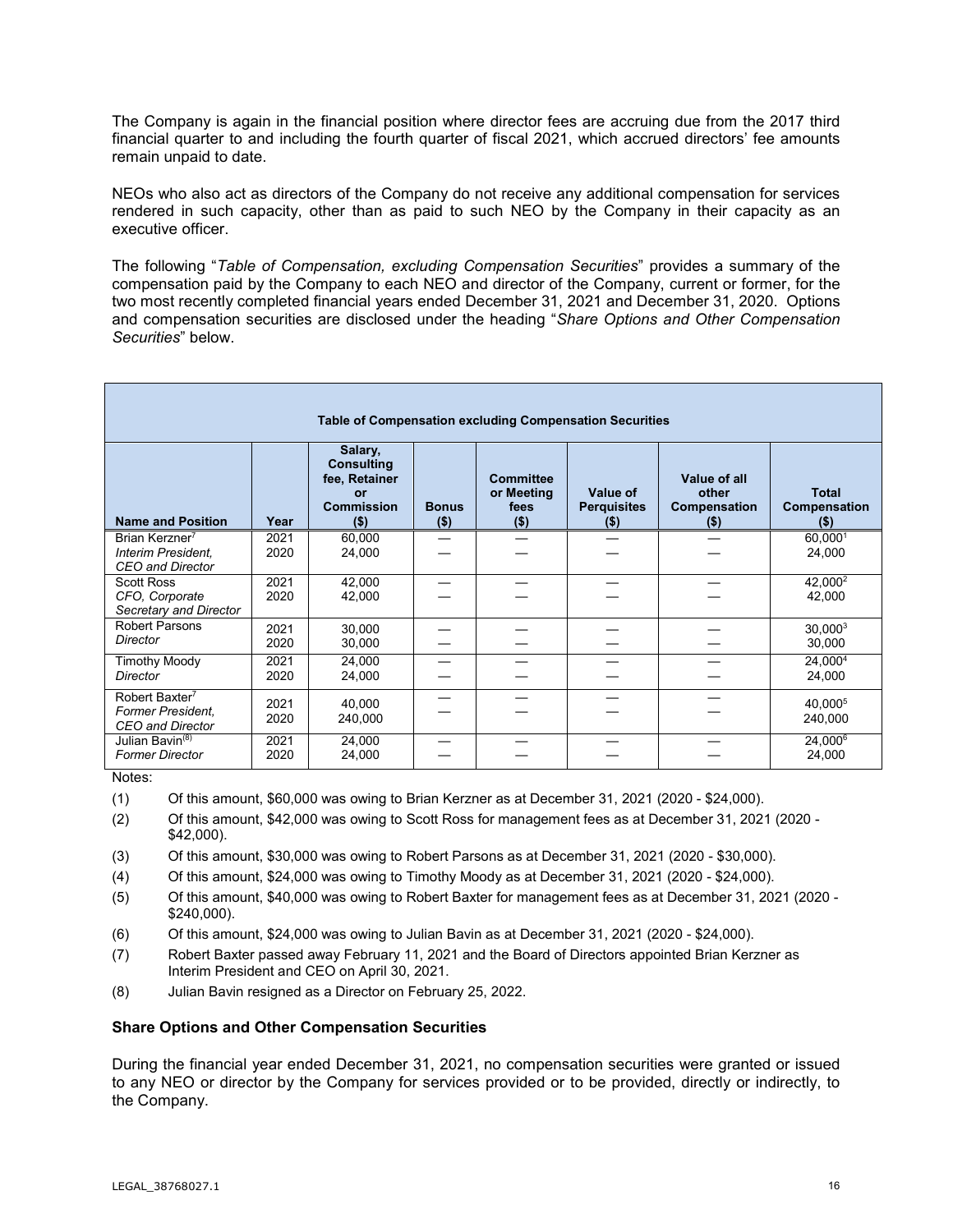The following Table sets out all compensation securities granted or issued to any NEO or director by the Company for services provided or to be provided, directly or indirectly, to the Company subsequent to the financial year ended December 31, 2021.

| <b>Compensation Securities</b>                                              |                                          |                                                                                                                                 |                              |                                                         |                                                                                                       |                                                                                               |                              |
|-----------------------------------------------------------------------------|------------------------------------------|---------------------------------------------------------------------------------------------------------------------------------|------------------------------|---------------------------------------------------------|-------------------------------------------------------------------------------------------------------|-----------------------------------------------------------------------------------------------|------------------------------|
| Name and<br>position                                                        | Type of<br>Compen-<br>sation<br>security | Number of<br>Compen-<br>sation<br>securities.<br>number of<br>underlying<br>securities.<br>and<br>percentage<br>of class<br>(#) | Date of<br>issue or<br>grant | Issue,<br>conversion<br>or exercise<br>price<br>$($ \$) | <b>Closing</b><br>price of<br>security or<br>underlying<br>security on<br>date of<br>grant<br>$($ \$) | <b>Closing</b><br>price of<br>security or<br>underlying<br>security at<br>year end<br>$($ \$) | <b>Expiry</b><br><b>Date</b> |
| <b>Brian Kerzner</b><br>Director and<br>Interim<br>President &<br>CEO       | Share<br>Options                         | 600,000                                                                                                                         | Feb. 28.<br>2022             | \$0.10                                                  | \$0.10                                                                                                | \$0.10                                                                                        | Mar. 1,<br>2032              |
| <b>Scott Ross</b><br>Interim CFO.<br>Corporate<br>Secretary and<br>Director | Share<br>Options                         | 900.000                                                                                                                         | Feb. 28,<br>2022             | \$0.10                                                  | \$0.10                                                                                                | \$0.10                                                                                        | Mar. 1,<br>2032              |
| Robert<br>Parsons<br>Director                                               | Share<br>Options                         | 600.000                                                                                                                         | Feb. 28.<br>2022             | \$0.10                                                  | \$0.10                                                                                                | \$0.10                                                                                        | Mar. 1.<br>2032              |
| Timothy<br>Moody<br>Director                                                | Share<br>Options                         | 600,000                                                                                                                         | Feb. 28,<br>2022             | \$0.10                                                  | \$0.10                                                                                                | \$0.10                                                                                        | Mar. 1,<br>2032              |

## **Exercise of Compensation Securities by Directors and NEOs**

During the financial year ended December 31, 2021, no compensation securities were exercised by Directors or NEOs.

## **Pension Plan Benefits**

The Company does not have a pension plan and does not pay pension benefits to any of its NEOs and directors.

## **Hedging Policy**

Except as prohibited by law, the NEOs and directors are not currently prohibited from purchasing financial instruments, such as prepaid variable forward contracts, equity swaps, collars or units of exchange funds, that are designed to hedge or offset a decrease in market value of equity securities granted as compensation or held, directly or indirectly, by a NEO or director. To the Company's knowledge, no executive officer or director of the Company has entered into or purchased such a financial instrument.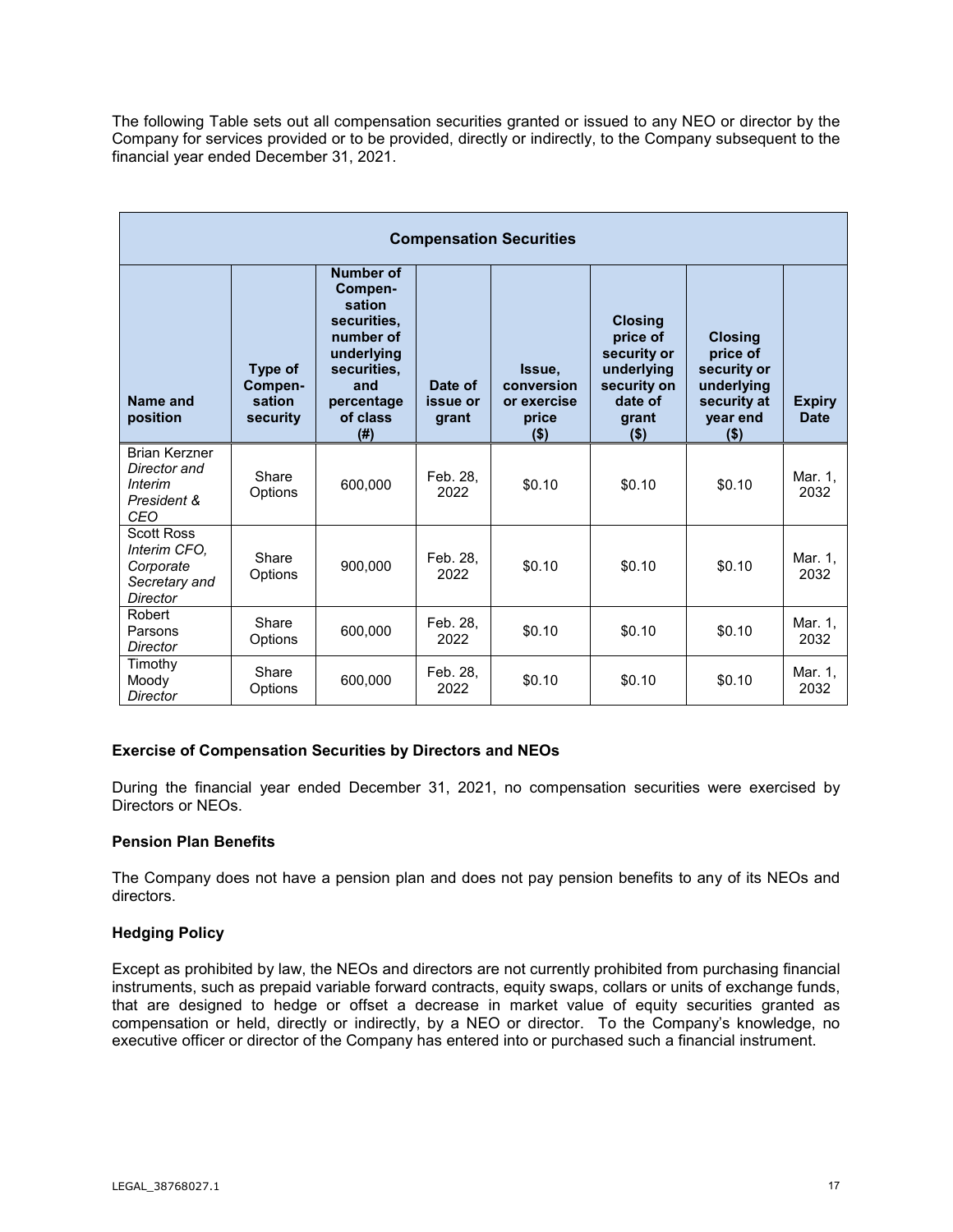## **Employment, Consulting and Management Agreements**

#### *Scott Ross, Chief Financial Officer and Corporate Secretary*

The Company entered into a consulting agreement as of July 1, 2016 with Scott Ross (the "Ross Agreement") pursuant to which Mr. Ross agreed to act as Corporate Secretary of the Company for a term commencing July 1, 2016 and continuing indefinitely until terminated in accordance with the terms of the Ross Agreement. Pursuant to the Ross Agreement, Mr. Ross is entitled to receive a base consultancy fee of \$42,000 per year and is entitled to participate in the Company's option plan as offered to other senior management personnel from time to time, at the sole discretion of the Board.

The Ross Agreement also contains provisions for payment upon termination or in the event of a Change of Control (as such term is defined in the Ross Agreement). Pursuant to the Ross Agreement, in the event the Ross Agreement is terminated without cause, Mr. Ross is entitled to a payment equal to his annual consultancy fee of \$42,000. Assuming the Ross Agreement was terminated by the Company without cause on the last day of the preceding fiscal year, Mr. Ross would be entitled to a payment from the Company of \$42,000. In the event Mr. Ross terminates his agreement with the Company within 30 days of a Change of Control, he is entitled to two times his annual base consultancy fees and benefits. Assuming the Ross Agreement was terminated by Mr. Ross as the result of a Change of Control of the Company on the last day of the preceding fiscal year, Mr. Ross would be entitled to a payment from the Company of \$82,000.

#### *Robert Baxter, Former President and Chief Executive Officer*

The Company entered into a consulting agreement as of July 1, 2016 with Robert Baxter (the "Baxter Agreement") pursuant to which Mr. Baxter agreed to act as President and CEO of the Company for a term commencing July 1, 2016 and continuing indefinitely until terminated in accordance with the terms of the Baxter Agreement. Pursuant to the Baxter Agreement, Mr. Baxter was entitled to receive a base consultancy fee of \$240,000 per year and was entitled to participate in the Company's option plan as offered to other senior management personnel from time to time, at the sole discretion of the Board.

The Baxter Agreement also contained provisions for payment upon termination or in the event of a Change of Control (as such term is defined in the Baxter Agreement). Pursuant to the Baxter Agreement, in the event the Baxter Agreement is terminated without cause, Mr. Baxter was entitled to a payment equal to his annual consultancy fee of \$240,000. Assuming the Baxter Agreement was terminated by the Company without cause on the last day of the preceding fiscal year, Mr. Baxter would have been entitled to a payment from the Company of \$240,000. In the event Mr. Baxter terminated his agreement with the Company within 30 days of a Change of Control, he was entitled to two times his annual base consultancy fees and benefits. Assuming the Baxter Agreement was terminated by Mr. Baxter as the result of a Change of Control of the Company on the last day of the preceding fiscal year, Mr. Baxter would have been entitled to a payment from the Company of \$480,000.

Mr. Baxter passed away on February 11, 2021, at which time the Baxter Agreement terminated.

The Company has no provisions for termination or change of control benefits with any of its other officers and/or directors.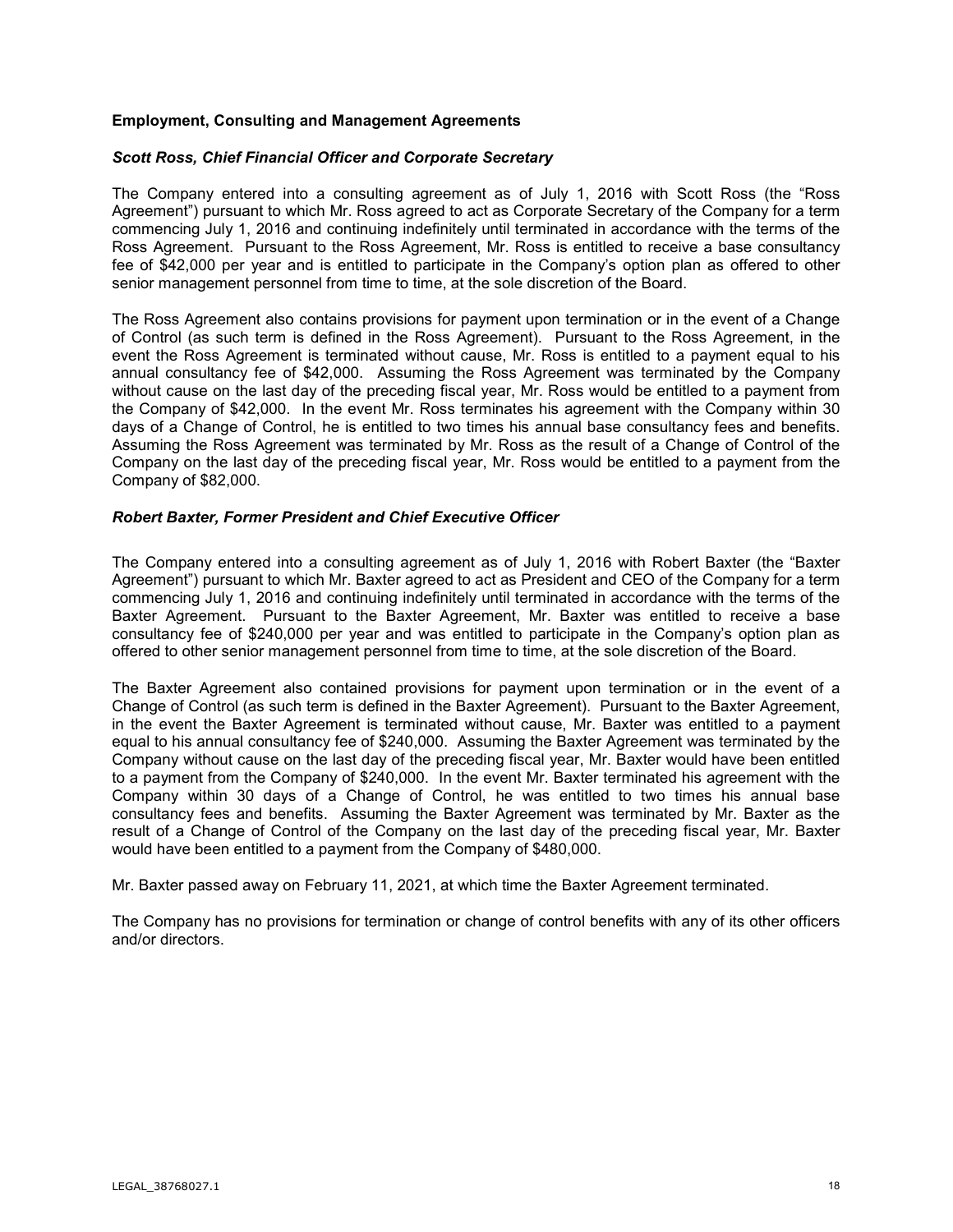## **SECURITIES AUTHORIZED FOR ISSUANCE UNDER EQUITY COMPENSATION PLANS**

See disclosure under "*Statement of Executive Compensation – Venture Issuer*" above, and under "*Particulars of Matters to be Acted Upon*" below, for disclosure on the Company's equity compensation regime.

The following table sets out equity compensation plan information as at the December 31, 2021 financial year end.

|                                                                             | Number of<br>securities to be<br>issued upon<br>exercise of<br>outstanding<br>options, warrants<br>and rights | <b>Weighted-average</b><br>exercise price of<br>outstanding options,<br>warrants and rights | <b>Number of securities</b><br>remaining available for<br>future issuance under<br>equity compensation<br>plans (excluding securities<br>reflected in column (a)) |
|-----------------------------------------------------------------------------|---------------------------------------------------------------------------------------------------------------|---------------------------------------------------------------------------------------------|-------------------------------------------------------------------------------------------------------------------------------------------------------------------|
| <b>Plan Category</b>                                                        | (a)                                                                                                           | (b)                                                                                         | (c)                                                                                                                                                               |
| Equity compensation<br>plans approved by<br>securityholders - (the<br>Plan) | Nil                                                                                                           | N/A                                                                                         | 5,194,539                                                                                                                                                         |
| Equity compensation<br>plans not approved by<br>securityholders             | Nil                                                                                                           | N/A                                                                                         | Nil                                                                                                                                                               |
| Total                                                                       | Nil                                                                                                           | N/A                                                                                         | 5,194,539                                                                                                                                                         |

## **Equity Compensation Plan Information**

# **INDEBTEDNESS OF DIRECTORS AND EXECUTIVE OFFICERS**

No directors, proposed nominees for election as directors, executive officers or their respective associates or affiliates, or other management of the Company were indebted to the Company or have any indebtedness that is the subject of a guarantee, support agreement, letter of credit or other similar arrangement or understanding provided by the Company, as of the end of the most recently completed financial year or as at the date hereof.

## **INTEREST OF INFORMED PERSONS IN MATERIAL TRANSACTIONS**

To the knowledge of management of the Company, no informed person (a director, officer or holder of 10% or more of the Common Shares) or nominee for election as a director of the Company or any associate or affiliate of any informed person or proposed director had any interest in any transaction which has materially affected or would materially affect the Company or any of its subsidiaries during the year ended December 31, 2021, or has any interest in any material transaction in the current year or as of the date hereof other than as set out herein or in a document disclosed to the public.

On February 22, 2018, the Company announced its intent to enter into loan agreements with certain shareholders, including certain directors of the Company. The loans granted pursuant to the loan agreements total \$100,000, with each of the lenders loaning \$30,000 to the Company, with the exception of Scott Ross, who is loaning \$10,000. The loans are secured against all or substantially all of the assets of the Company, as outlined in a general security agreement corresponding to the loan agreements. Pursuant to the loan agreements, the Company intends to issue bonus shares of the Company to each lender. Upon repayment of each loan, the corresponding lender shall receive the bonus shares, calculated as the number of common shares in the capital of the Company equal to 20% of such lender's loan divided by the market price of such shares at the end of the day on February 22, 2018. The bonus shares will have an aggregate value of \$20,000.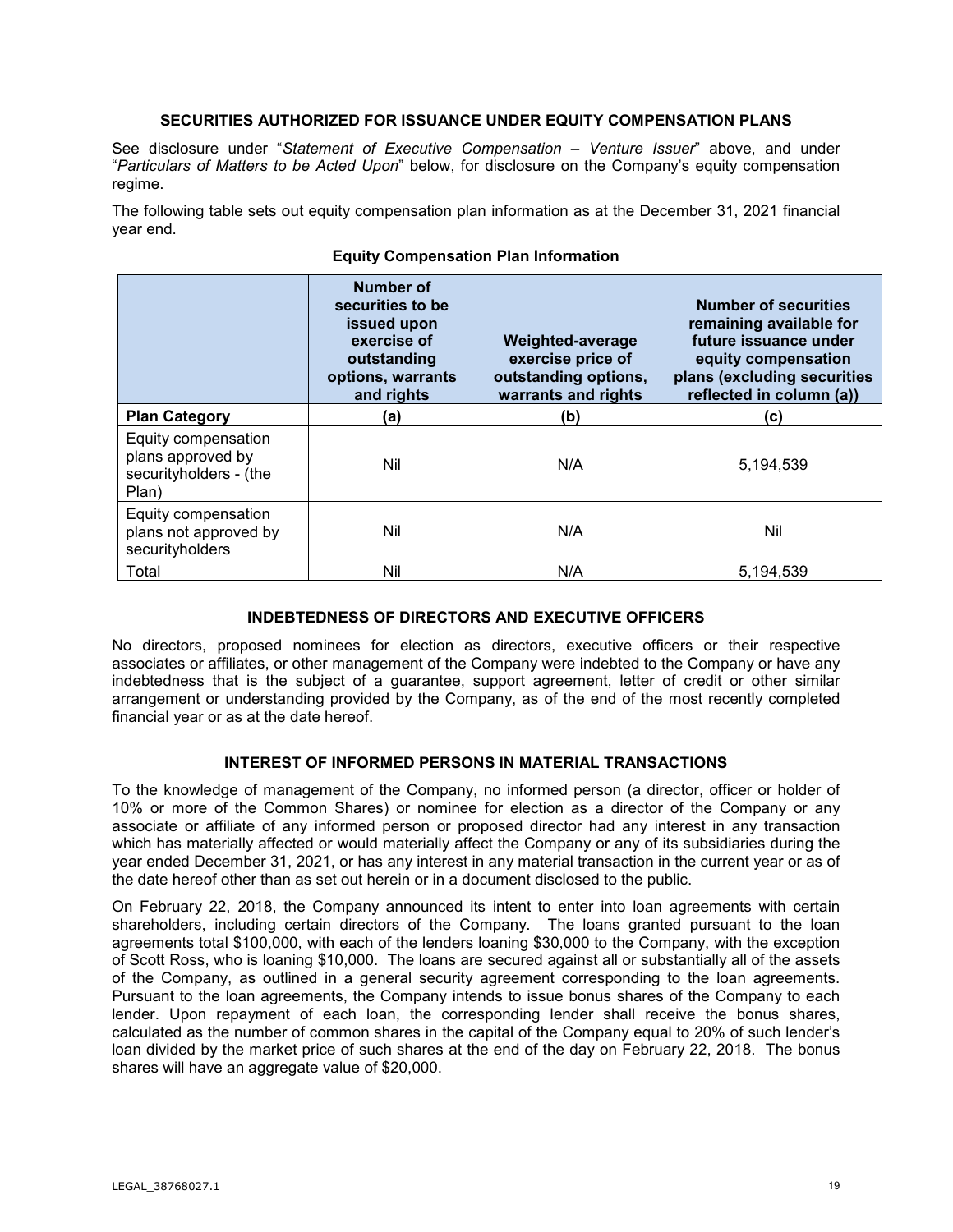On October 9, 2019, the Company entered into promissory note (the "Promissory Note") with certain shareholders, including a director of the Company. The loans granted pursuant to the Promissory Note total \$166,000. The Loans bear interest at an annual rate of 15% per annum due on or before the 30th day after demand is made by the lenders, and are secured by a general security agreement. Pursuant to the Promissory Note, the Company shall pay to the lenders an amount equal to 25% of any funds to which the Company may become entitled in respect of the claim filed in the Ontario Superior Court of Justice against Detour. The Company also grants to the lenders the option to acquire a 100% in the Royalty for the sum of \$3,000,000 at any time prior to the Company repaying the outstanding balance and accrued interest owing under the Promissory Note in full. If the Company sells the Royalty, the lenders shall be entitled to 25% of the proceeds of such sale or disposition.

On March 24, 2021, the Company's noteholders agreed to lend additional funds to the Company in the amount of \$83,000 with substantially the same terms as the October 9, 2019 promissory note. The loans granted pursuant to the promissory note total \$249,000. The royalty provision in the note has been revised such that the Company shall pay to the lenders an amount equal to 35% of any funds to which the Company may become entitled in respect of the claim filed in the Ontario Superior Court of Justice against Detour. Pursuant to a conversion provision, the lenders have the option to convert on a dollarfor-dollar basis the entire unpaid principal and all accrued and unpaid interest into common shares of the Company at a price per share determined by dividing the dollar amount being converted by the market price of the shares, less the maximum allowable discount pursuant to applicable exchange policies.

The Company has been informed that the Appeal Court of Ontario will render a decision with regard to the Detour appeal on Wednesday, April 27, 2022 and the Company will issue a news release with respect to the decision.

## **MANAGEMENT CONTRACTS**

Other than as disclosed herein, there are no management functions of the Company, which are to any substantial degree performed by a person or company other than the directors or executive officers of the Company.

# **PARTICULARS OF MATTERS TO BE ACTED UPON**

## **Share Option Plan**

The Company adopted a Share Option Plan dated for reference April 23, 2013, as amended and restated effective June 13, 2013 (the "Plan"). The Plan is a rolling plan. Under the Plan, options totalling a maximum of 10% of the Common Shares outstanding from time to time are available for grant.

Effective November 2021, the TSX Venture Exchange (the "TSXV") adopted a new Policy 4.4 governing Security Based Compensation and all Security Based Compensation Plans adopted by Venture listed issuers must now comply with the provisions of the new Policy. To this end, the directors have adopted the Amended and Restated Plan dated as of April 25, 2022 (the "2022 Option Plan"), subject to TSXV approval, which will be presented to the shareholders of the Company at the Meeting for ratification and approval.

To comply with the policies of the TSXV covering "rolling" option plans, continued grants under the Plan must be approved annually by the shareholders of the Company. At the Meeting, shareholders will be asked to ratify and approve the 2022 Option Plan for continuation until the next annual general meeting of the Company.

As at April 22, 2022, there were 51,945,393 Common Shares issued and outstanding. Accordingly, under the Plan, the Company has the authority to grant options to purchase up to a total of 5,194,539 Common Shares. At the date of this Information Circular, there are 3,200,000 options granted and outstanding under the Plan.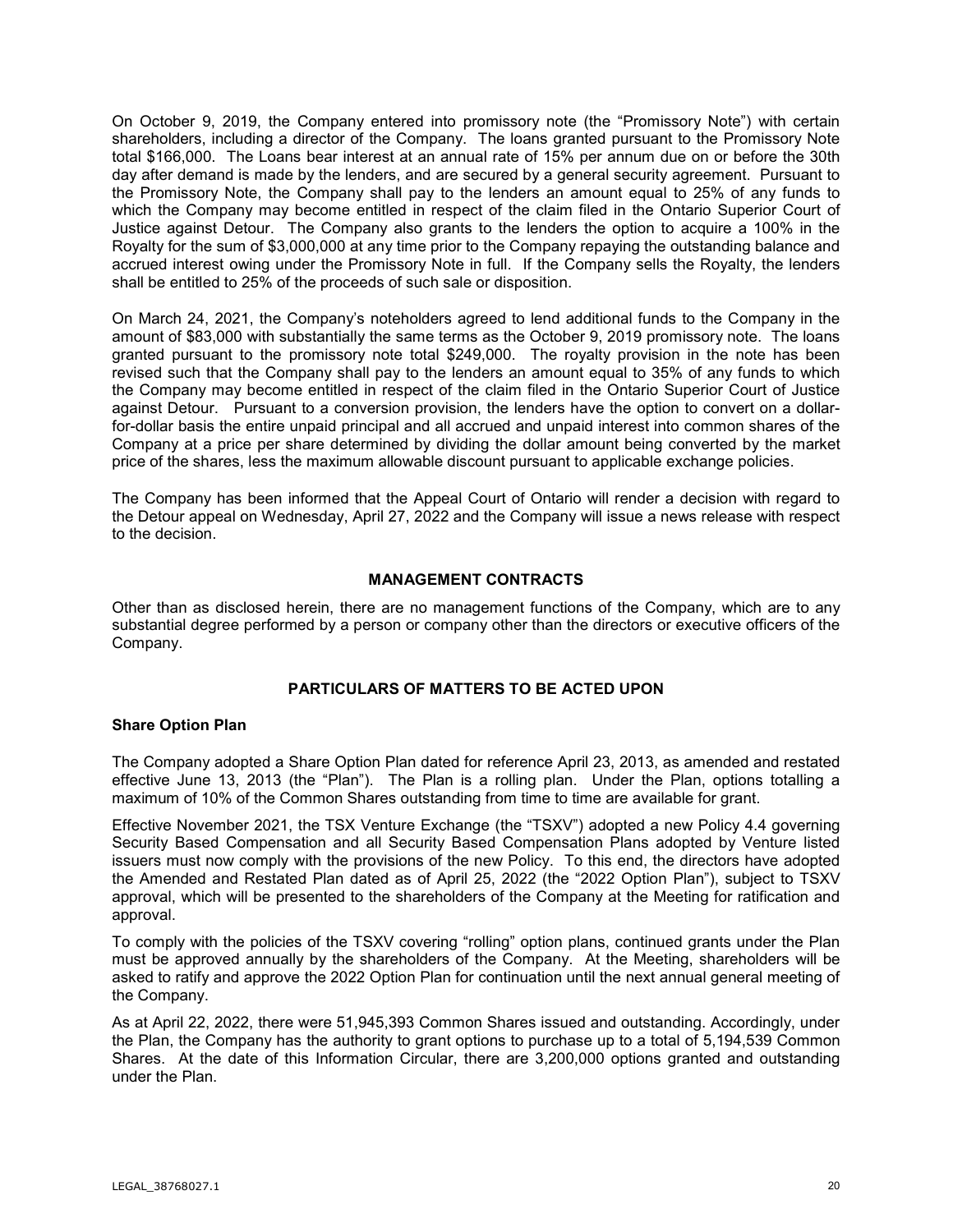## *Material Terms of the Plan*

The following is a summary of the material terms of the 2022 Option Plan:

- (a) Persons who are Service Providers to the Company or its affiliates, or who are providing services to the Company or its affiliates, are eligible to receive grants of options under the Plan.
- (b) The maximum aggregate number of Plan Shares that may be reserved for issuance under the Plan at any point in time is 10% of the Outstanding Shares at the time Plan Shares are reserved for issuance as a result of the grant of an Option, less any Common Shares reserved for issuance under share options granted under Share Based Compensation Arrangements other than this Plan unless this Plan is amended pursuant to the requirements of the TSX Venture Policies.
- (c) Options granted under the Plan are non-assignable and non-transferable and are issuable for a period of up to 10 years.
- (d) For options granted to Service Providers, the Board must ensure that the proposed Optionee is a bona fide Service Provider of the Company or its affiliates.
- (e) An Option granted to any Service Provider will expire within 90 days (or such other time, not to exceed one year, as shall be determined by the Board as at the date of grant or agreed to by the Board and the Optionee at any time prior to expiry of the Option), after the date the Optionee ceases to be employed by or provide services to the Company, but only to the extent that such Option was vested at the date the Optionee ceased to be so employed by or to provide services to the Company.
- (f) If an Optionee dies, any vested option held by him or her at the date of death will become exercisable by the Optionee's lawful personal representatives, heirs or executors until the earlier of one year after the date of death of such Optionee and the date of expiration of the term otherwise applicable to such option.
- (g) In the case of an Optionee being dismissed from employment or service for cause, such Optionee's options, whether or not vested at the date of dismissal, will immediately terminate without right to exercise same.
- (h) The exercise price of each option will be set by the Board on the effective date of the option and will not be less than the Discounted Market Price (as defined in the Plan).
- (i) In the event an Option granted under the Plan is exercised, expires unexercised or is otherwise lawfully cancelled prior to exercise of the Option, the Optioned Shares that were issuable thereunder will be returned to the Plan and will be eligible for re-issuance.
- (j) Vesting of options shall be at the discretion of the Board, and will generally be subject to: (i) the Service Provider remaining employed by or continuing to provide services to the Company or its affiliates, as well as, at the discretion of the Board, achieving certain milestones which may be defined by the Board from time to time or receiving a satisfactory performance review by the Company or its affiliates during the vesting period; or (ii) the Service Provider remaining as a Director of the Company or its affiliates during the vesting period.
- (k) The Board reserves the right in its absolute discretion to amend, suspend, terminate or discontinue the Plan with respect to all Plan shares in respect of options which have not yet been granted under the Plan.

The Plan is subject to the following restrictions:

(a) No Service Provider can be granted an Option if that Option would result in the total number of Options, together with all other Share Compensation Arrangements granted to such Service Provider in the previous 12 months, exceeding 5% of the Outstanding Shares, unless the Company has obtained Disinterested Shareholder Approval to do so.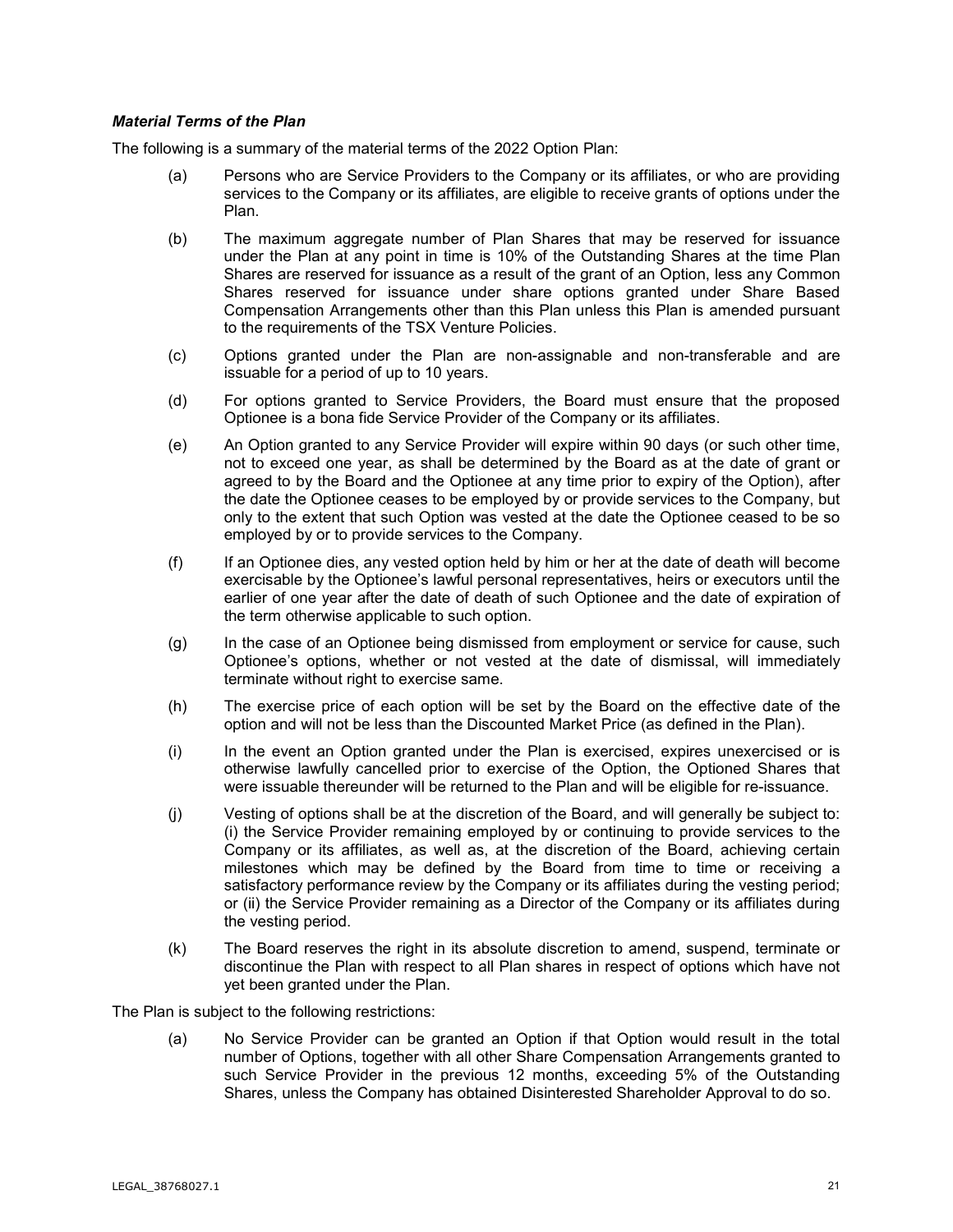- (b) Investor Relations Service Providers may not receive any Security Based Compensation other than Share Options.
- (c) The aggregate number of Options, together with any other Share Compensation Arrangements, granted to all Service Providers conducting Investor Relations Activities in any 12-month period cannot exceed 2% of the Outstanding Shares, calculated at the time of grant, without the prior consent of the TSXV.
- (d) The aggregate number of Options, together with any other Share Compensation Arrangements, granted to any one Consultant in any 12 month period cannot exceed 2% of the Outstanding Shares, calculated at the time of grant, without the prior consent of the TSXV.
- (e) The aggregate number of Common Shares reserved for issuance under Options granted to Insiders may not exceed 10% of the Outstanding Shares in the event that the Plan is amended to reserve for issuance more than 10% of the Outstanding Shares unless the Company has obtained Disinterested Shareholder Approval to do so.
- (f) The number of optioned shares issued to any one Insider within any 12 month period must not exceed 10% of the outstanding shares in the event that the Plan is amended to reserve for issuance more than 10% of the Outstanding Shares unless the Company has obtained Disinterested Shareholder Approval to do so.
- (g) The issuance to any one Optionee, within any 12-month period, of Common shares exceeding 5% of the Outstanding Shares unless the Company has obtained Disinterested Shareholder Approval to do so.
- (h) The exercise price of an option previously granted to an Insider must not be reduced or the term extended unless the Company has obtained Disinterested Shareholder Approval to do so.

A copy of the 2022 Option Plan will be available for inspection at the Meeting.

## *Shareholder Approval*

At the Meeting, Shareholders will be asked to consider and vote on the ordinary resolution to ratify and approve the Amended and Restated Share Option Plan and its continuation until the next meeting of shareholders as follows:

"**RESOLVED THAT** the Company's Amended and Restated Share Option Plan dated for reference April 25, 2022 be ratified and approved for continuation until the next annual meeting of the shareholders of the Company."

An ordinary resolution is a resolution passed by the shareholders of the Company at a general meeting by a simple majority of the votes cast in person or by proxy.

In the opinion of the Board, the 2022 Option Plan allows the Company the flexibility to attract and maintain the services of executives, employees and other service providers in competition with other companies in the industry. A copy of the 2022 Option Plan will be available for inspection at the Meeting. A shareholder may also obtain a copy of the 2022 Option Plan by contacting the Company's Secretary, telephone no. (604) 803-4883.

## **The Board recommends that you vote in favour of the above resolution.**

**In the absence of a contrary instruction, the persons named in the enclosed form of proxy intend to vote in favour of the above ordinary resolution. An ordinary resolution is a resolution passed by the shareholders of the Company at a general meeting by a simple majority of the votes cast in person or by proxy.**